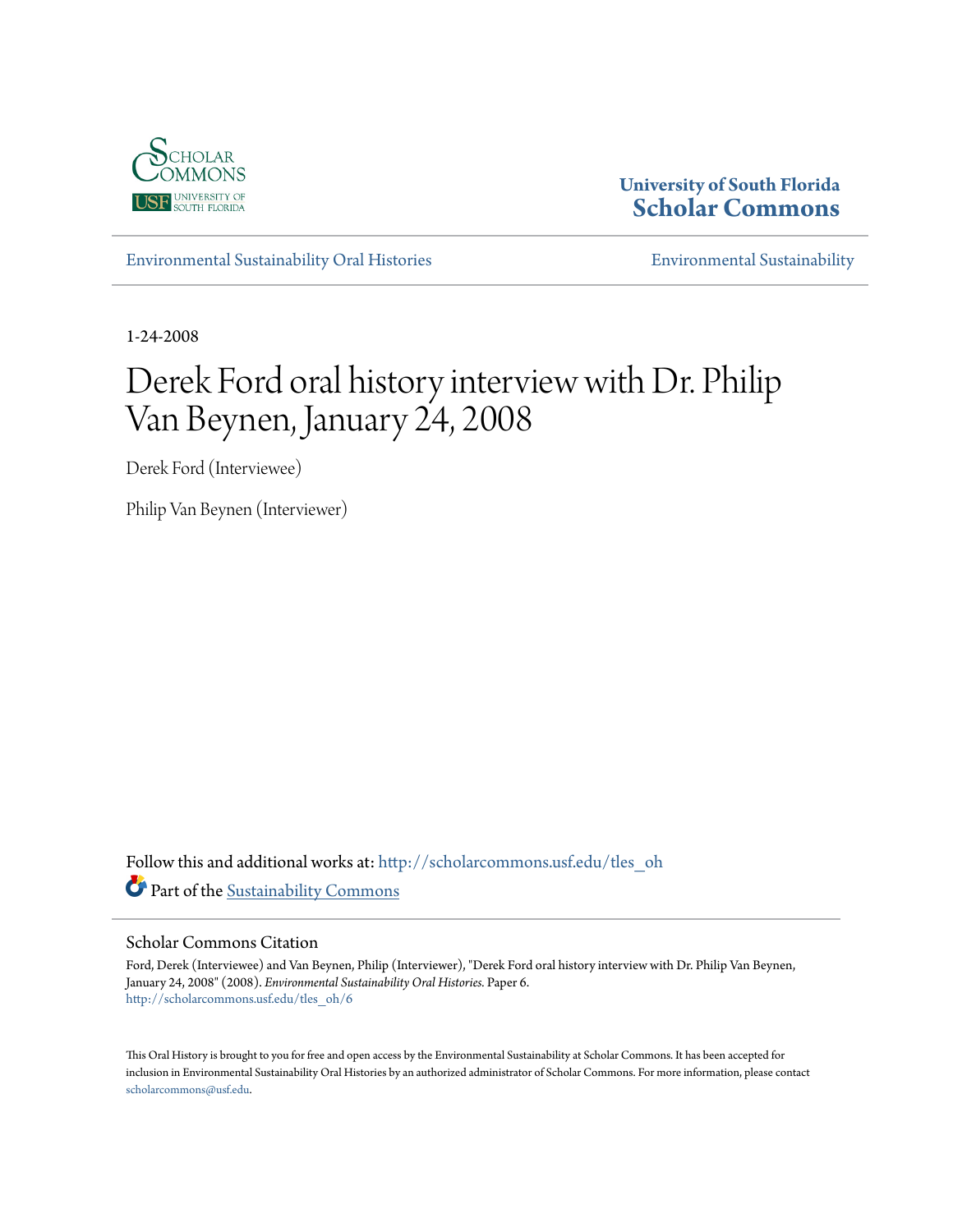# **COPYRIGHT NOTICE**

**This Oral History is copyrighted by the University of South Florida Libraries Oral History Program on behalf of the Board of Trustees of the University of South Florida.** 

**Copyright, 2011, University of South Florida. All rights, reserved.** 

**This oral history may be used for research, instruction, and private study under the provisions of the Fair Use. Fair Use is a provision of the United States Copyright Law (United States Code, Title 17, section 107), which allows limited use of copyrighted materials under certain conditions. Fair Use limits the amount of material that may be used.** 

**For all other permissions and requests, contact the UNIVERSITY OF SOUTH FLORIDA LIBRARIES ORAL HISTORY PROGRAM at the University of South Florida, 4202 E. Fowler Avenue, LIB 122, Tampa, FL 33620.**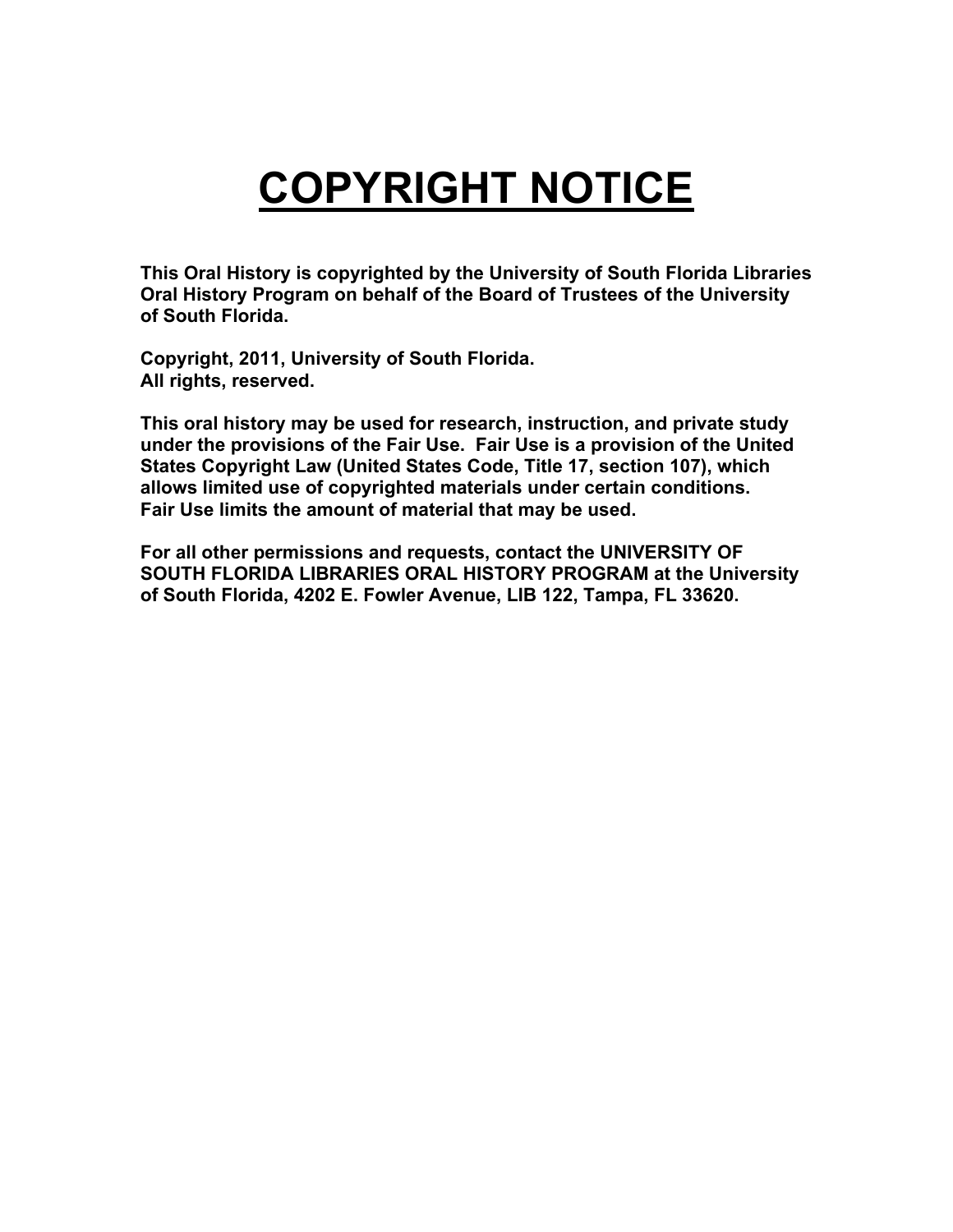### Karst Oral History Project Oral History Program Florida Studies Center University of South Florida, Tampa Library

| Digital Object Identifier: | K20-00007                |
|----------------------------|--------------------------|
| Interviewee:               | Derek Ford (DF)          |
| Interviewer:               | Philip van Beynen (PB)   |
| Interview date:            | January 24, 2008         |
| Interview location:        | <b>USF Tampa Library</b> |
| Transcribed by:            | Kyle Burke               |
| Transcription date:        | April 2, 2008            |
| Audit Edit by:             | Monica Exner             |
| Audit Edit date:           | April 29, 2008           |
| Final Edit by:             | Nicole Cox               |
| Final Edit date:           | June 24, 2008            |

**Spencer Fleury:** Okay, you are rolling. If I could just get from both of you, just to say who you are, and then, Phil, it's all yours.

**Philip van Beynen:** Okay. Hello, everybody. My name is Dr. Philip van Beynen from the Department of Geography here at the University of South Florida. Today it's my pleasure to interview Dr. Derek Ford from McMaster University, who is a world-renowned karst geomorphologist. And it's my pleasure today to be speaking to him about his time as a researcher in this field. So, Derek, maybe you want to tell us a little bit about your background, where you come from as far as your childhood, your old stomping grounds, before you really got into academia.

**Derek Ford:** I was born in 1935 in the limestone city of Bath, which is now a UNESCO [United Nations Educational, Scientific and Cultural Organization] World Heritage City. If you're a fan of Jane Austen movies, nearly all of them have some shots from the upper class part of Bath—not the lower class eastern end where I was born.

But there I was born on—approximate to limestone, you might say. In fact, the world's first geological map, by the canal builder William Smith, is entitled *A Map of the Geology Around Bath*. And the home, the row of terrace houses that I was born in, is actually on Joaquin Marcus foundered terrain, meaning it's an unstabilized landslide. (laughs) So I've been unstable from way back in my [life]. You might say it was in the Fuller's Earth or clay underneath oolitic limestone.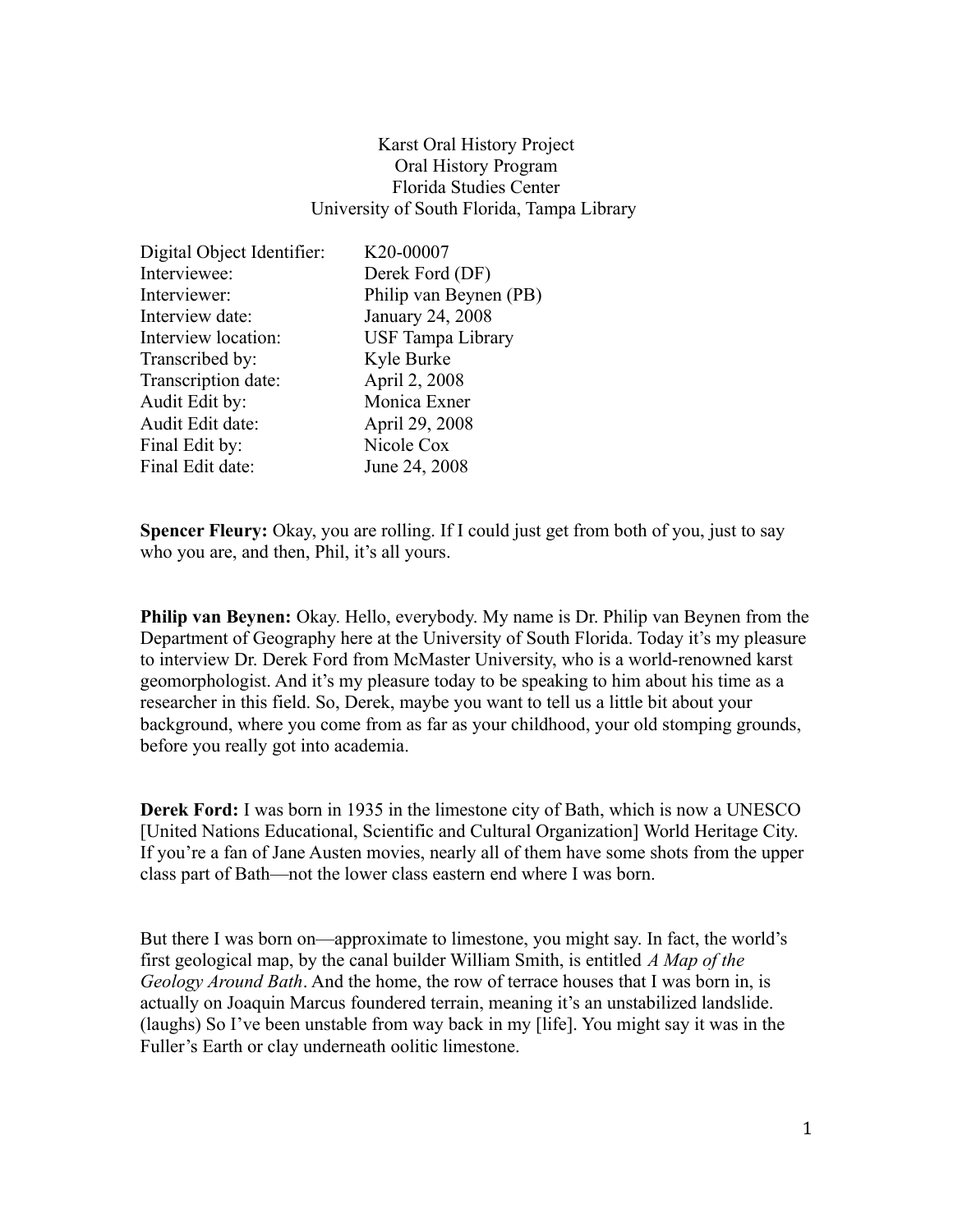I went to the local school during World War II and then won a place to the local grammar school, the City of Bath Boys' School it was called then. They split the boys and girls into separate schools at age eleven. And by the—

A critical moment: I guess I was a passionate reader as a schoolboy. Probably when I was about ten years old, or eleven at the most, I picked up a book by a pre-war rock climber, a well-known English rock climber, Colin Kirkus, called *Let's Go Climbing.* And something snapped and I said, "That's what I want to do!"

But there weren't many very good rocks to climb around Bath. I bicycled twenty miles, hilly miles, on a one-gear bicycle when I was, I guess,  $\lceil \text{in my} \rceil$  late twelfth or early thirteenth year, out to Burrington Combe on the north side of the Mendip Hills. If there are any Anglicans or Episcopalians listening to this, Burrington Combe is where in 1776 —a notable year in American history—the Reverend Augustus Toplady was caught out in the Combe [during] a thunderstorm. So he took refuge in a cleft in its limestone walls and wrote the celebrated hymn, "Rock of Ages, cleft for me. Let me hide myself in Thee." Which I guess is what karst geomorphologists have been doing ever since. (laughs)

Anyway, with my school friends, I sort of organized an informal group; we scrambled up the rocks, but they weren't very exciting. We only had clotheslines for safety lines. And we went down the local caves instead. They were two little spring caves called Goatchurch Cave and Sidcot Swallet. Both of them required a lot of wriggling and bending that elastic thirteen year olds can do, using candles and the front lamps off of our bicycles to see our way around. I ruined my first pair of long pants in that first season, I remember.

And of course, as the years went on, you got more ambitious. I continued to go rock climbing. I bicycled up north Wales to the big stuff. But I got more and more interested and moved up into big caves. On the top, I formed a little caving club at my school, affiliated it to the biggest caving club on the Mendip Hills so that we could use their ropes and their ladders. We used cable ladders and aluminum rungs and piano wire asides and safety lines to get down the cave. So by the time I was sixteen I had done all of the tough stuff that didn't require anything other very short free dives, I guess, in that area, and began to branch out a bit into South Wales and to visit Derbyshire.

PB: Was there a caver during that time that was leading you, the bunch of young people, through these caves?

DF: No. No, we were more or less self-starters then, I think.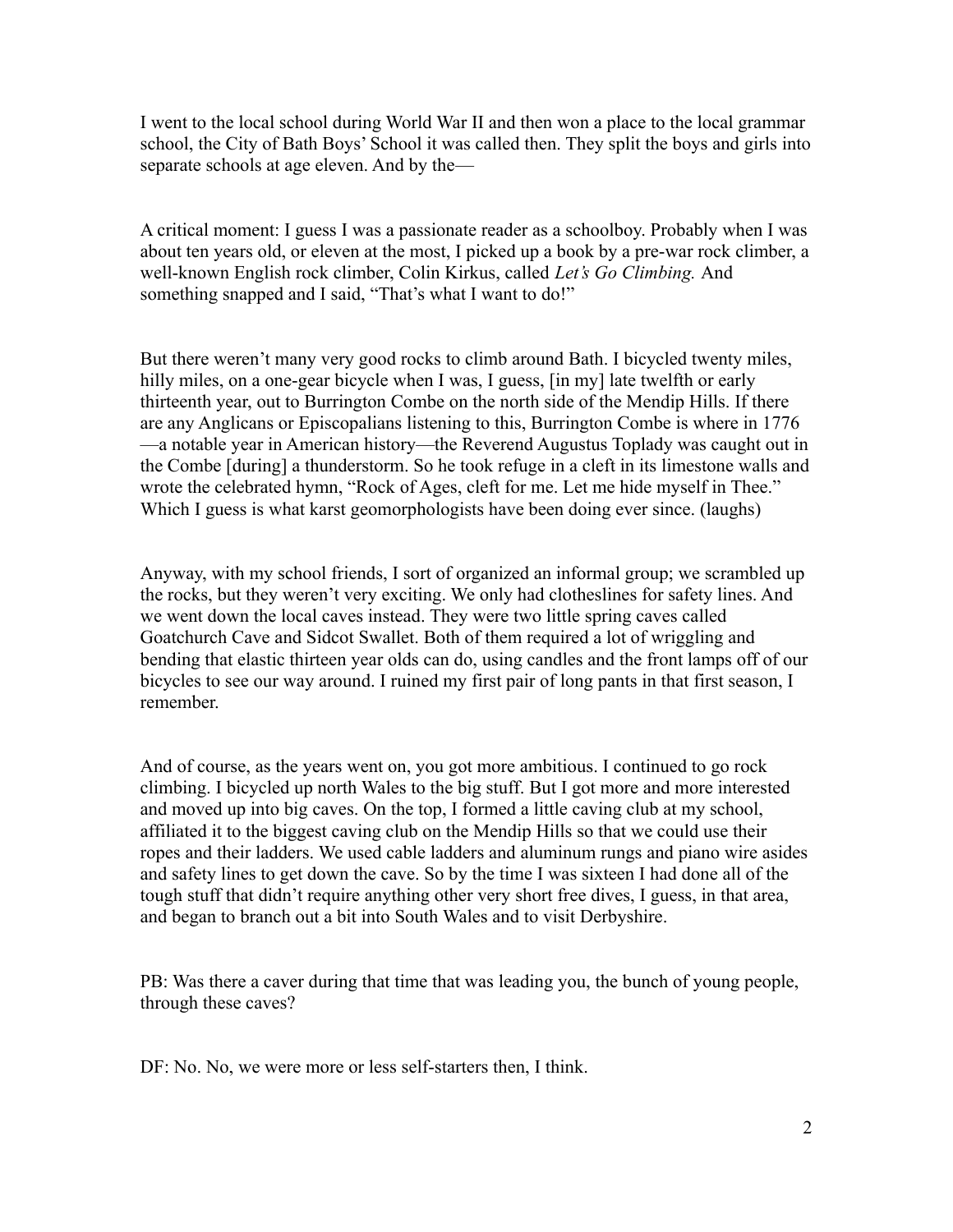PB: Yeah.

DF: The way it is in retrospect, no, there was no—nowadays you'd have to take a training program.

PB: Yes.

DF: And you'd have to work your way through a certificate course to be allowed to lead underground. But then, it was a—

PB: A free-for-all.

DF: Well, there weren't many. It wasn't—"all" is probably—I wouldn't underscore the word "all." There weren't many people caving. It wasn't a great, great pastime. But it was great fun. I thought my first—we had a little [group]. The Wessex Cave Club that I affiliated our little group to had a caving hut up on the top, and I had my first drunken orgy there. I got drunk on sour cider—rough cider, as it's called, a local Somerset brew. I've never touched apple cider since. (both laugh) I went back home white as a sheet, lied to my mother that I had a bilious attack. My father took a look at me and he knew. (both laugh)

And so by the time I finished high school I was quite an experienced Mendip caver and quite a good rock climber. Then I had to do two years in the Royal Air Force. My eyesight wasn't good enough for aircrew, so I was put into radar. And I was very fast at dropping the right position that was reported and attacking the aircraft in our simulated exercises on the big map so that the officers could decide how to intercept them. So they sent me up to the Eastern Filter Station, which happened to be just south of the Derbyshire caving area, where you also had rock climbing on the Great Derbyshire Gritstones. So I—and the chief cook at the camp was a passionate climber—used to bicycle out every evening and go rock climbing and then went down the caves in the weekend.

Then, ironically, a curiousness. The U.S. had established a northern air base at Thule on the northeast coast of Greenland. And there was a proposal to second a small group of RAF radar people up there for six months, to see what arctic conditions were like and to see how the systems operated, the radar and radio systems, in those climatic conditions. The people who were being sent, most of them were young men. They'd just got their girlfriends pregnant or they were getting married or something. They were bitching like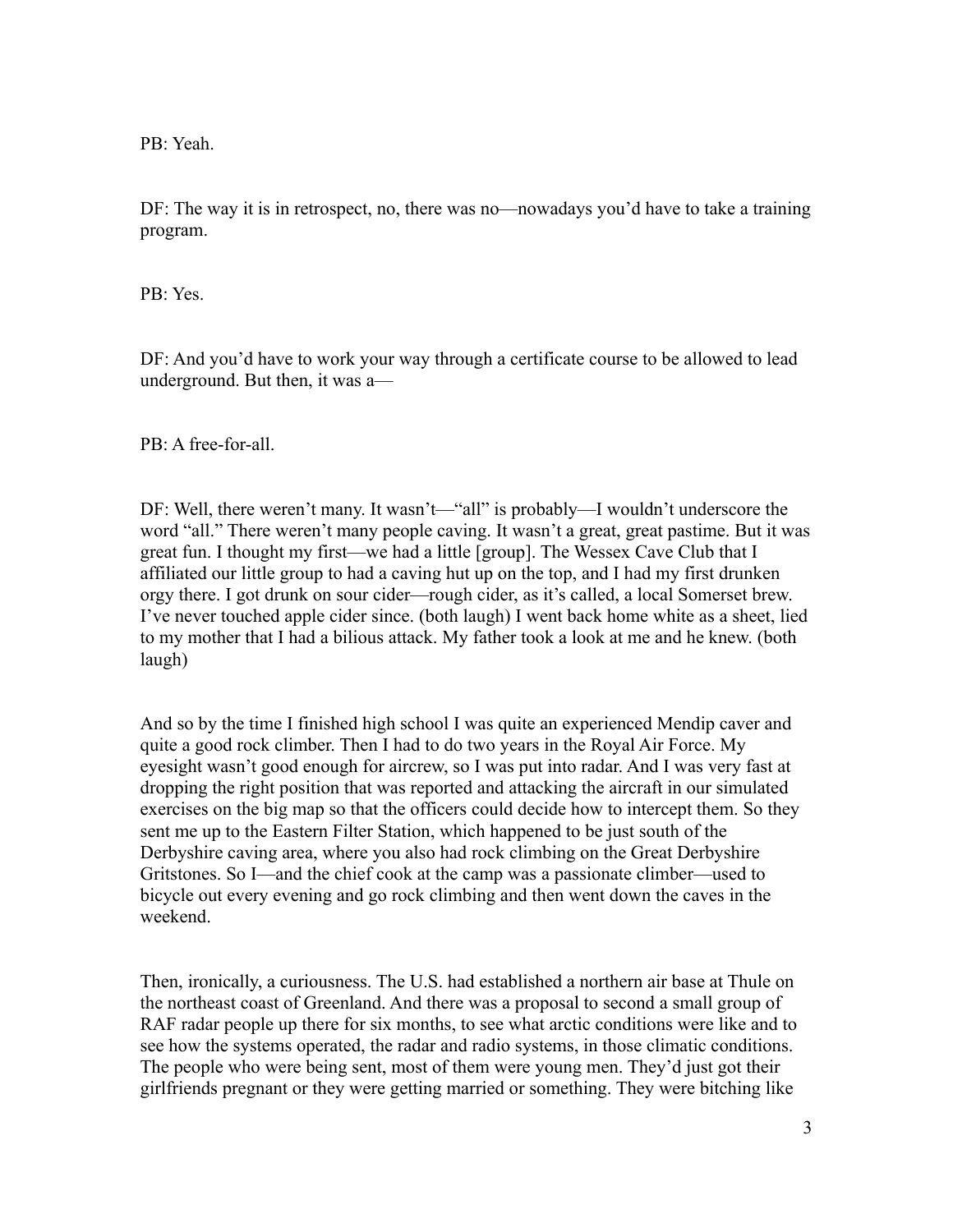hell down the wire. So, I volunteered to go. The consequence was perhaps predictable. I was posted at the Southwestern Fighter Interception Center, eight miles from my home. (laughs)

PB: (laughs)

DF: So back I went to Bath. I then really hit into caves passionately every weekend that I was free. And I was free most weekends because the Russians weren't attacking very hard in those days, particularly not in the southwest of England. There wasn't much to do in the radar. I went caving, hard caving, and began cave mapping. And once you start to map a cave and see the joy of laying out the passage patterns, then you can ask the question: Why is the pattern like that? So then I go up to be an undergraduate at Oxford.

PB: Was there—people think of Oxford as a very difficult institution to get into. Was it that case in those days?

DF: It wasn't. I won a couple of scholarships, so it wasn't too bad.

PB: Were those scholarships because of some of the work you had done?

DF: No.

PB: No? Just purely academic.

DF: I won scholarships, curiously, in English literature and history. I read geography because physical landscape history was really what I was interested in, I guess. And then I transferred. By modern standards, I took a minor in geology while I was up there as well, for the three years.

I joined the mountaineering club. I remember that year, four who were already quite skilled climbers joined, three others and me. I was the only one to graduate. One died in Scotland, one died in the Alps, and one died in the Himalayas. (laughs) That slowed down my climbing ambitions a bit. And I joined the Exploration Club. And Peter Crabtree, a guy from the north of England, and I founded the Caving Club, which still goes, I understand. It is still going strong.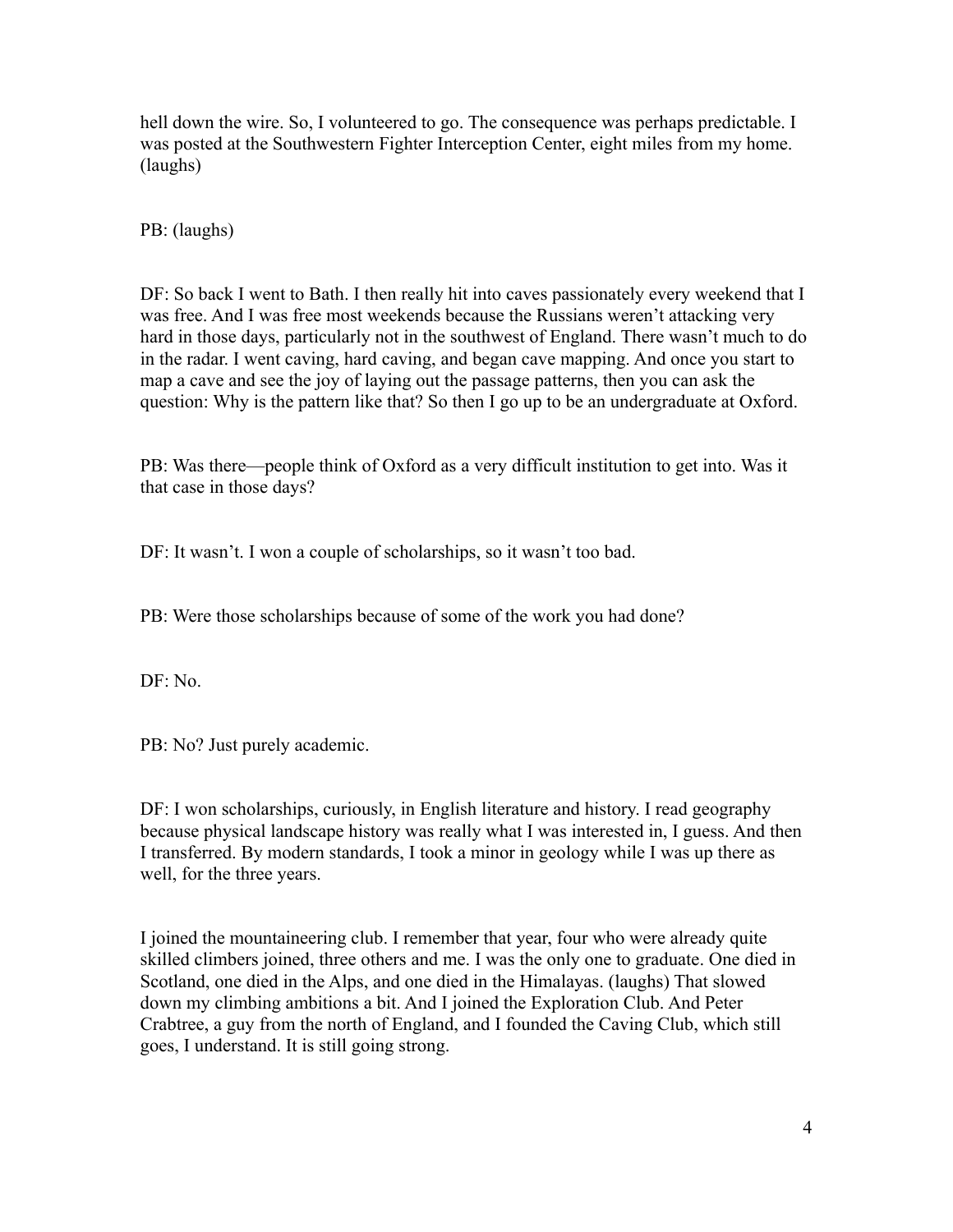My second year, I organized an expedition of old school friends up to North Norway. In the first summer we mapped the most northern ice cap in Europe. It hadn't been mapped since 1896. We were doing it in 1956. So that's sixty years on. And I published my first paper, not in karst, but from just commenting on what had happened to the ice in the sixty years—how it had receded and what the pattern of recession meant in terms of what I thought, my very simplistic flow dynamic. But for thirty years—twenty-five years thereafter, I was s member publishing in the *International Journal of Glaciology*, a member of the International Glaciological Society, very interested in that. Because of that, I wanted to go down to Antarctica. When I graduated, I was offered a position in the so-called Falkland Islands Dependency Survey, where I would have accumulated information and data to write up a Ph.D. when I got back after a three-year term of service down there.

But I had also been caving hard. And I had become enamored with a certain young lady. And neither of us ever really faced the prospect of a three-year separation with too much glee. She was coming up to her twenty-fifth birthday. Free love was not as widespread in those days, you know, particularly in those days amongst uptight Englishmen like me. So the old Adam took over, and instead of going down to Antarctica to become a professional glacial geomorphologist and glaciologist, I decided to work on the caves in the Mendip Hills. Marjorie Sweeting was newly established at Oxford. She had written her own Ph.D. thesis on interpreting the development of caves in Yorkshire, England. And I was an obvious candidate in her eye to work. So it was agreed I would do a thesis —it was supposed to be a master's, thesis initially—on some aspect of the caves in central Mendip, the ones that I knew well, the ones that were complex and richest.

And, uh, we married. I started work on the Ph.D. There was no coursework in Oxford in those days. And the scholarship was £400 a year, which is not exactly very much money. My wife Margaret began school teaching. And Marjorie took off for her first sabbatical, taking a slow-boat to Australia where she and Joe Jennings—the other great name in English karst geomorphology, who was at the Australian National University. And the two of them went to work on the semi-arid karst in the northeast—northwestern Australia. So Marjorie was away during my first year and not there to supervise.

By June of the following year—we're now looking at June of 1959. I got my bachelor's degree the year before. My wife was pregnant, and in those days you didn't have pregnant ladies teaching. So we were broke. And my predecessor at McMaster University —a four-person geography department—a geomorphologist, died unexpectedly under heart surgery. He was a young man, but things went wrong. So they desperately needed somebody to teach that coming year. They knew that somebody was traveling in England at the time, and this somebody caught me at the geography school as I was just coming back from buying some black ink to draw up a cave map. And they said, "Would you like a job at McMaster University in Hamilton?" I asked, "Where's Hamilton? I haven't done the research geography."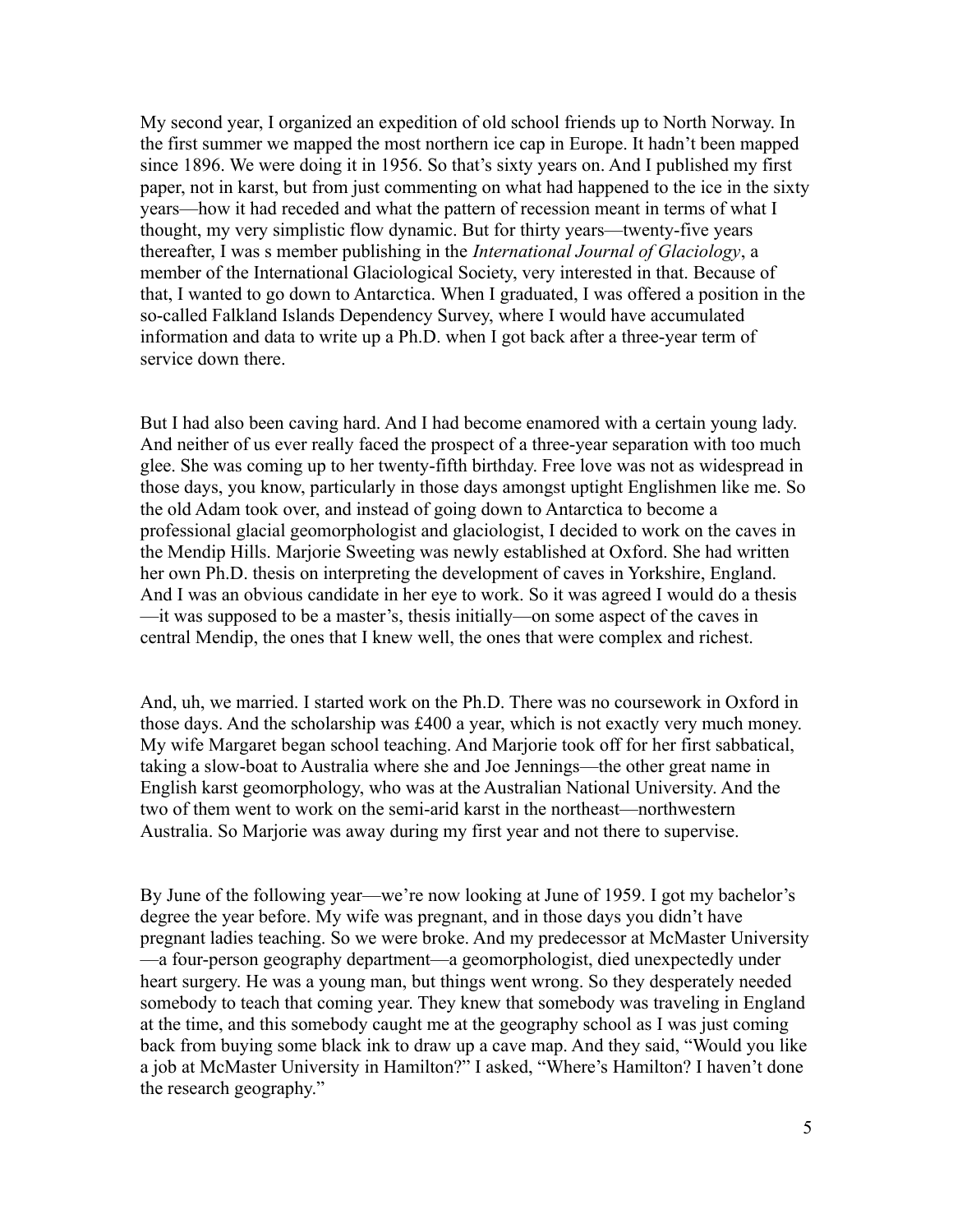#### PB: (laughs)

DF: And, well, we couldn't exchange letters, no email in those days. It was set up, so we decided we'd go there for eight months. I spent my career there.

PB: Now, how far along were you in your Ph.D. at the time?

DF: I had done essentially eight months' unsupervised work when I came to Canada. In the following summer, with our first baby, we came back to England. We flew back to England in a turbo-prop in April and flew back to Canada in a turbo-prop in late August in order to take the field camp out in September. And I did that for two years. [I] finished the Ph.D. fieldwork, went back at the end of the academic year—the North American academic year—in sixty-three [1963] to type up the thesis—no word processing, just typewriter onto carbon paper—and [then] present and defend it, which I did that in June of that year.

And then I had actually intended—I had thought I had a job set up at the University of Kentucky in Lexington, in the karst, because Hamilton's a long way from caves. But that job fell through. So, very quickly, just summarizing a bit more of the academic career before we get on the active stuff, I wound up teaching at California State College in Los Angeles, which is located on the boundary between East Los Angeles and Alhambra. We had then two little boys, my wife had two little boys, living in an apartment. It wasn't a very nice place to teach. It was very interesting: some local, vigorous local people; vigorous local students; a lovely multi-racial, multi-cultural campus. A real—it's much more commonplace now; it was really rare then.

Some local students decided they wanted a climbing club. They needed a faculty adviser, so I was asked to be the adviser. So I quickly perverted their climbing club into a caving club! (both laugh) We went caving in the desert, the winding stair up into the Sierra Nevada. It was good fun. We had some very good friends there. It was a pleasant time.

My successor at McMaster was not a success. I was telephoned by the chair in April or May of sixty-four [1964] and was asked, basically, "Please come back." We decided we'd put down roots, we'd made friends there, so back we went. Since I was a long way from caves at the time, I said, "Okay. I am going to start a karst research group." I got my Ph.D. here. There was nobody doing karst in Canada. Will White was about the only name on the books in the United States at the time. He and I met for the first time at the National Speleological Society meeting in Indiana in sixty-five [1965], I think. And I got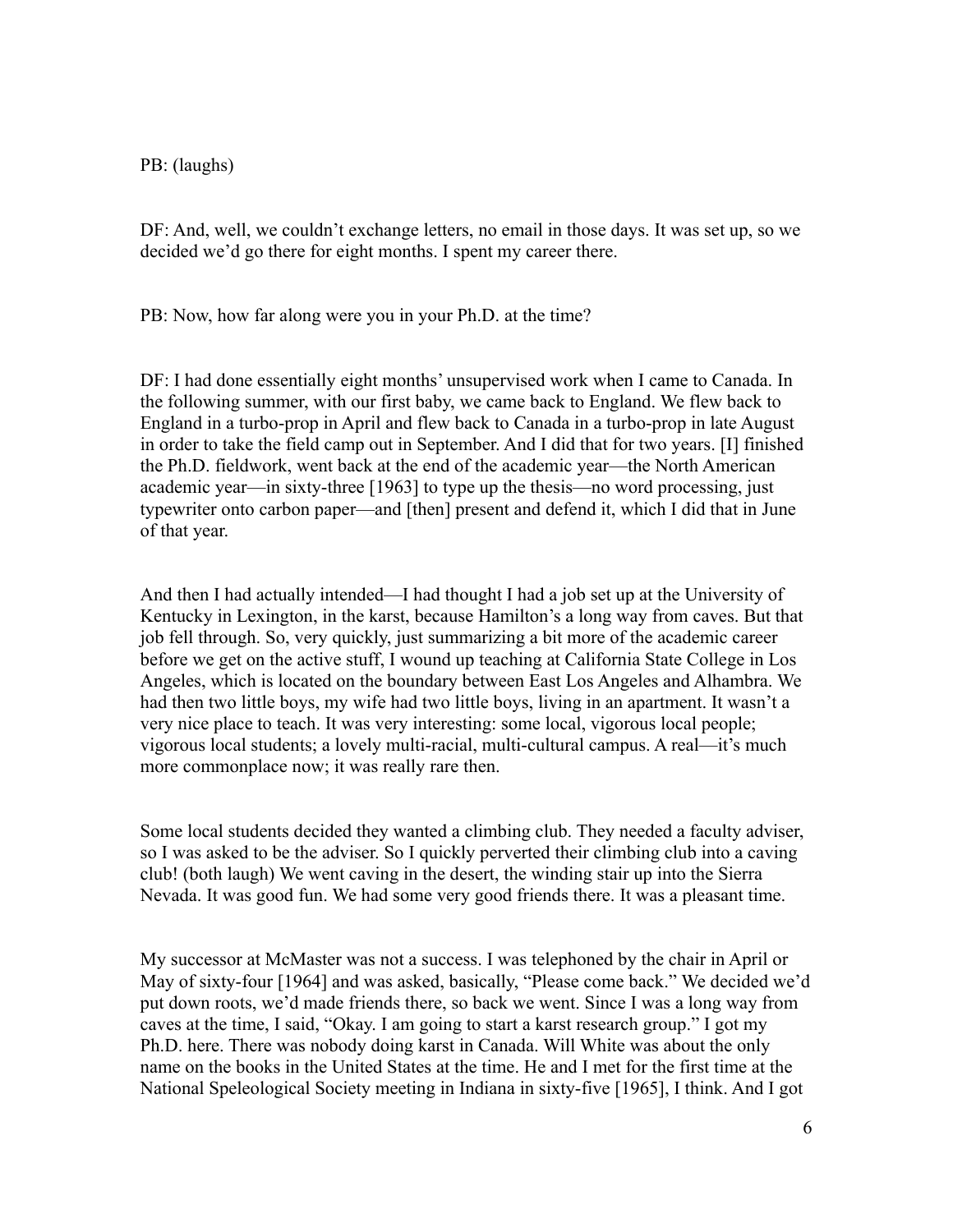a very warm welcome from the many Americans, (inaudible) and other notables who are now even older than I am. (laughs) So that started me into a close association that's followed all my life with the States. I've directed, undertaken, or supervised research all over the United States, as well as Canada now. But there was the basic decision to head in that direction.

You want to ask me what did I find from my Ph.D.? The first was typed out at 1500 pages!

PB: (laughs)

DF: The only advice Marjorie Sweeting really gave me was to cut it, (both laugh) which I did. My wife and I chopped it in about three weeks to 500 pages, I think, the great file of maps and paper. It was, looking back, and I don't mean to brag, but it was the most detailed, systematic attack that anybody up to that time had launched on a set of caves: to try to figure out why each passage twisted and turned, why some were big, why some were small, why some went steeply downhill, why some were flat, while some were horizontal, et cetera, et cetera.

By the end of the thesis I had done enough work for—by conventional standards—two Ph.D. theses, I think, in terms of discovery of how to sort the main cave networks out. They were back of Cheddar Gorge, which is well known for its cheese. But I still hadn't —the penny hadn't quite dropped. It was only a few years later that I realized (snaps fingers) snap, how meteoric water cave systems—at least in steeply dipping rocks—are put together. And I wrote that up in a series of papers and published it in the early seventies [1970s], and then went on from there.

I've jumped ahead of myself a bit, haven't I? Should I stay on cave genetics for a while?

PB: One of the things I was interested in is the—obviously in the sixties [1960s] and the early seventies [1970s], there was a change from maybe a more physiographic approach in geography to maybe a bit more of a quantitative approach. Where would you see yourself fitting in that?

DF: Well, the quantitative revolution swept through geography, okay. I wasn't trained in quantitative geography at Oxford, but Oxford was the home of regional geography. My supervisor Marjorie Sweeting was very proud that she'd—of the fact that for about £20 she got a calorimeter—that's a crude pH meter—for me so that I could do the pH of the waters. And I did swaths of that type of cases; parametric titrations to figure out the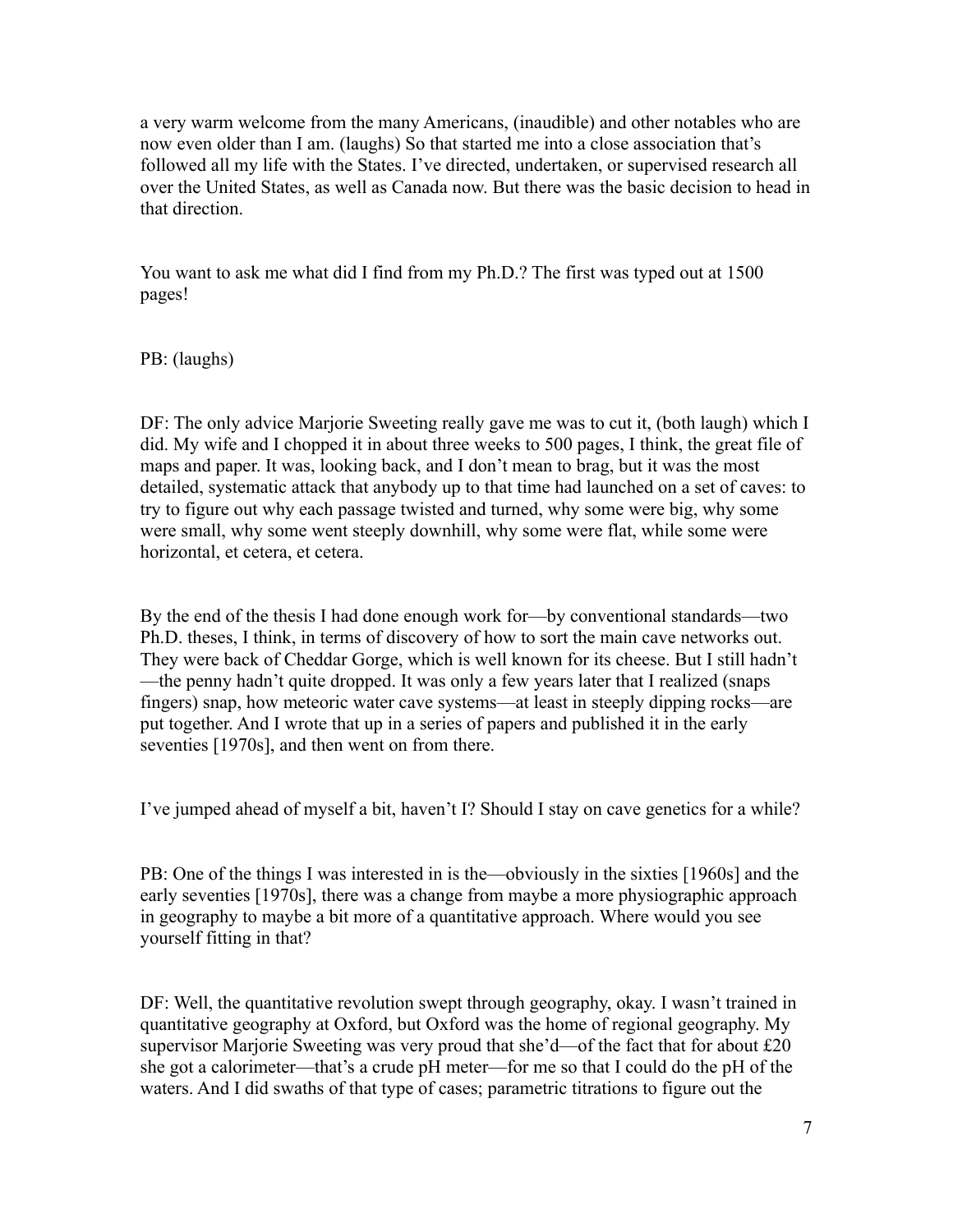amount of dissolved solids in the water. [That] work was in the early fifties [1950s], so it was novel then, but certainly not quantitative in the modern style. But I did 2,000 water analyses on the Mendip that I never incorporated into the thesis, but I used [them] to write a critique of a piece of work done at University of Bristol by a trained chemist to point out that it was much too simple. The reality was much more complicated. And I had all the stuff and I took it from that.

Then I came to Mac. When I came to back to McMaster from the United States in sixtyfour [1964], the quantitative revolution was beginning. And I should mention that in my one graduate year at Oxford, another—having been born in Somerset—another Somerset geomorphologist came back, who had trained in the United States. His name was Richard J. Chorley, who could be said to have introduced the quantitative revolution to English geography and geomorphology. He came back—he trained under Arthur Strahler. He'd worked on badlands doing Hortonian analysis on badlands in—Utah, I think it was, if I remember rightly. His accent was a wonderful mixture of Bronx, Somerset, and Utah. (both laugh) And his poor soul, having been five years in the United States, knew nobody at Oxford.

He came back on some miserable kind of scholarship to run the meteorological instruments and to write up a second doctorate on the history of geomorphology. But he strung around with me and my wife because we were all Somerset, you see, and we could talk to one another in the jargon. He really fired me up. He was all—he was hot on to (inaudible), the streamlined shapes of drumlins, at the time, and there he was in the Oxford Map Library measuring that. So, I tried a bit of quantitative analysis, Hortonian analysis, on my cave maps on Mendip. But I published an article in the National Speleological Society during [this time], one of the first things I wrote, in an attempt—it wasn't successful. It wasn't very imaginative; it wasn't formally trained.

But when I came back to McMaster, two things happened: A guy called Gerry Rushton, who is now an eminent—I guess he's retired—an eminent quantitative urban geographer, was hired to teach urban geography. And my first—well, one of my first two Ph.D. students was an English physicist—got his undergraduate degree in classical physics, therefore was highly quantitative and analytical in his approach—called Michael F. Goodchild. He was another guru of GIS. Okay, Mike got his Ph.D. with me. Mike and Gerry Rushton really hit it off. I think Gerry is substantially responsible for swinging Mike into the map-based human geography, in which he's now such a luminary, really. Those two had a big impact at Mac, and of course they had a big impact on me.

I quickly began—I started teaching my students statistics from year two, year three. The eminent sedimentologist Gerry Middleton was at McMaster. At the time he got everybody was now measuring the properties of sand grains, the numerical properties that you could enumerate, so he went that way, too. Gerry and I, we had our children, our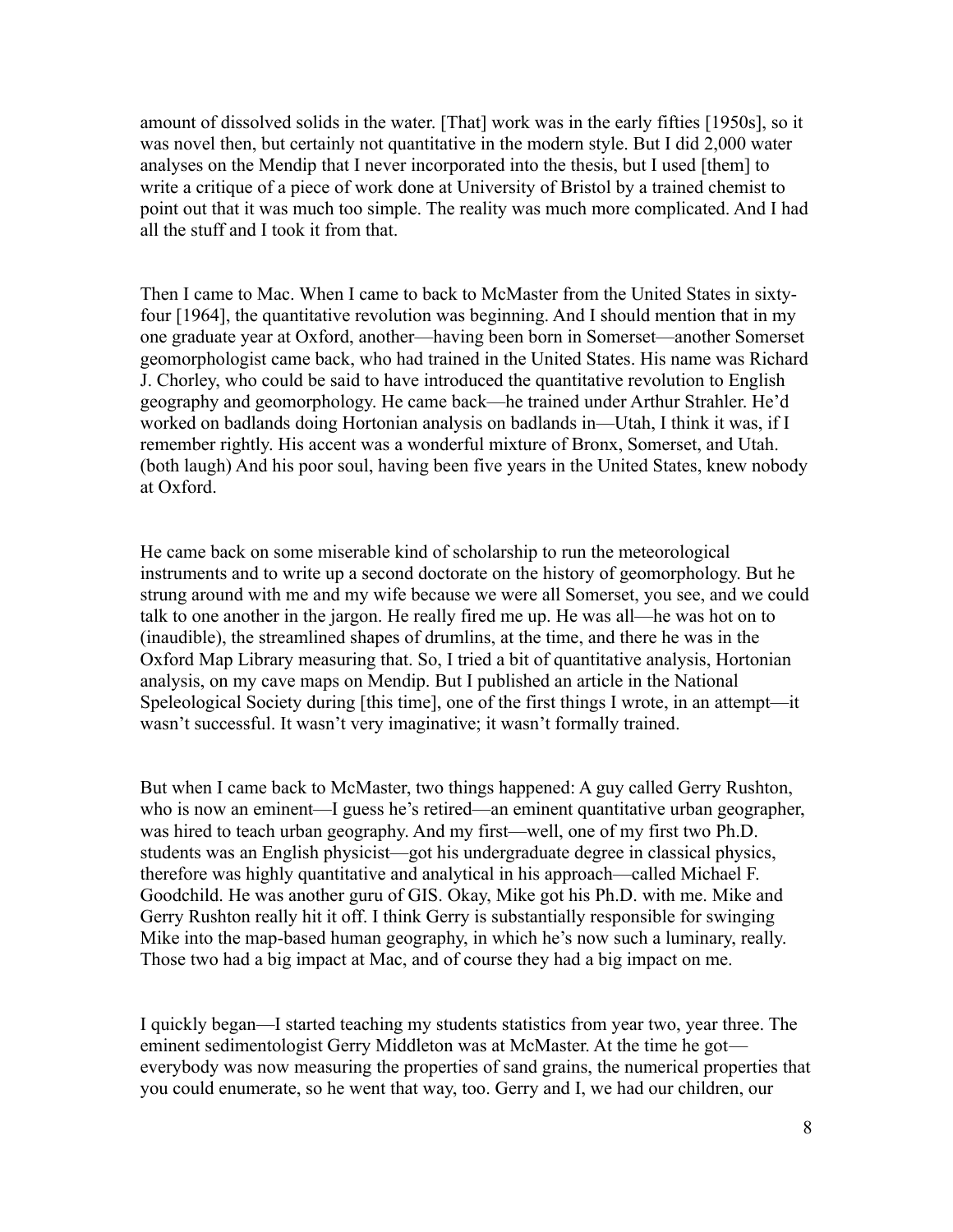children and our families were coming on at the same time, so we worked together on that. The quantitative revolution in the sixties [1960s] really turned geography around, and it turned me around.

Can I add a last thing (inaudible) as a historical review? I'll change topic a little after that. Nineteen sixty-four was the first international conference I went to. It was a one in four years International Geographical Congress, which was held in London. The opening reception was in front of the monkey house at Whipsnade Zoo, I remember, where we were introduced—where we met the great L. Dudley Stamp, who was shaking everybody's hand. And I met Paul Williams there for the first time; I met Joe Jennings for the first time. Paul and Joe and (inaudible) went, and a number of others, the European karst luminaries, Kramer from Germany and some of the inter-war year big names, all went up to Marjorie's patch in Yorkshire. It was the first time I'd looked at the Yorkshire karst properly. And that decided—it persuaded me that I had to open up my interest in karst. I had worked on the dolines and so on, on the top of Mendip as part of the thesis. But I really had to open up into all of karst morphology, surface morphology, as well as being a cave specialist. Hitherto, I'd been, obviously, preeminently a cave specialist.

So there we are. We're looking at roughly 1965. Rushton's at McMaster, beginning at McMaster the quantitative revolution that blasting through geography—and geology; geologists were pretty qualitative before then, as well. And I'm set to run away and start my research team a long way from big karst, in Hamilton, Ontario. Ironically, there are beautiful little caves just fifteen kilometers, twenty kilometers, away from the campus, on the subsidiary escarpment south of the main escarpment, and dolomite there. Over to you.

PB: And, um—so you've mentioned—

DF: Am I talking all right, because I ramble—

PB: No. You're doing absolutely perfect. One of the—you mentioned very briefly Paul Williams. You met him during that trip back to England. He was there when you met obviously the two of you are synonymous with *Karst Geomorphology*, one of the bibles of karst. Was there something at that time when you realized that the two of you would actually be, you know, put down in history together as—?

DF: Not immediately, no. Paul had just finished his Ph.D. He went to teach at Trinity Dublin. He had done his Ph.D. on the Irish karst. He was Marjorie's second Ph.D. student; I was her first; Alastair Pitty was her third. And we next met one another when I came back to England on leave in 1970 and went over to tour his patch in Ireland. A Volkswagen coming over the hill in the other direction driven by a happily drunk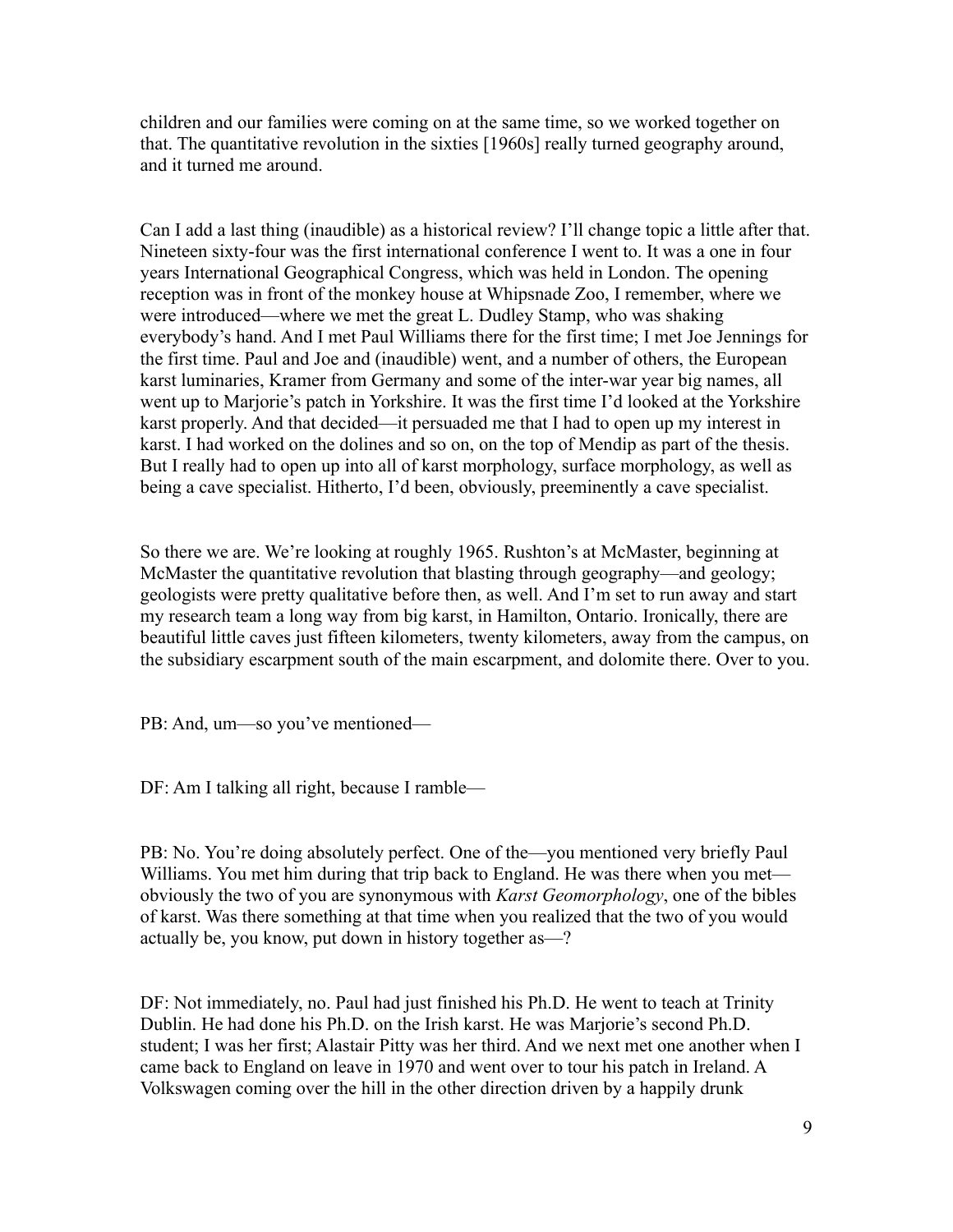Irishman clobbered the car in front of us, and wrecked our car, too. So we had to see the western Irish karst without a car, on foot. But we had a good time. We got along well, and we dovetailed well because shortly after that, of course, Paul got his big breaks in New Guinea. He did his big Hortonian-type quantitative analysis on the distribution of dolines. I'd already done the basic framework for a quadrad approach, using my Mendip data.

And John Drake, one of my Ph.D. students in the later sixties [1960s], came from Oxford, worked on water chemistry for his master's and Ph.D. thesis in subject areas in the Rocky Mountains and up in Wood Buffalo National Park, gypsum and dolomite terrain up on the Northwest Territory frontier to the east of the Rockies. John and I worked together, and we did a quadrad analysis of the parent/daughter doline distribution problem that gets you thinking about what must be happening hydrologically, what linkage must be taking place down in the rock. Paul, at the same time, was thinking both—he was working on a larger scale. He was working on the giant dolines and glades of New Guinea and other areas, working from aerial photographs. And he was also beginning to formulate his ideas on what we now call epikarst; he called it subcutaneous karst. And the French group was also beginning to invent the concept of epikarst.

So I sort of got two or three meters below the epikarst with my quadrad analysis; he was coming in there. He was tropical. Obviously, working in Canada—and I'll tell you a bit about the Rockies and so on later. I worked in northern Norway on ice, and I was working in the high Rockies and was in the early seventies [1970s] sent up to Nahanni [National Park]. I was telling you about that this morning. So I was clearly the cold climate man, and working in highly glaciated terrain. So, the two of us doved together very well.

So it was that, when in—now I'm jumping forward many years—in the middle eighties [1980s] an English publishing rep came along and said, "Why don't you write the big book in karst geomorphology, because Marjorie Sweeting's book of 1972 is considered a bit too soft and qualitative. And Joe Jennings is a bit soft and qualitative." He was coming out with a second edition. "We need something a bit more solid." And I said, "Well, I certainly wouldn't dream of doing it alone. Paul and I fit together."

PB: Yes.

DF: So I wrote a letter to Paul and he said yes, and we took it from there. So we've been very close friends ever since. We are—he is just a few years younger than me. He has only two stents in his heart; I have three on that front. (both laugh) We swap notes by email now, and Christmas letters. Our wives get on very well together. We're all politically the same sort of animals, and socially the same sort of animals. They have three boys, and we have three boys and one girl, similar ages.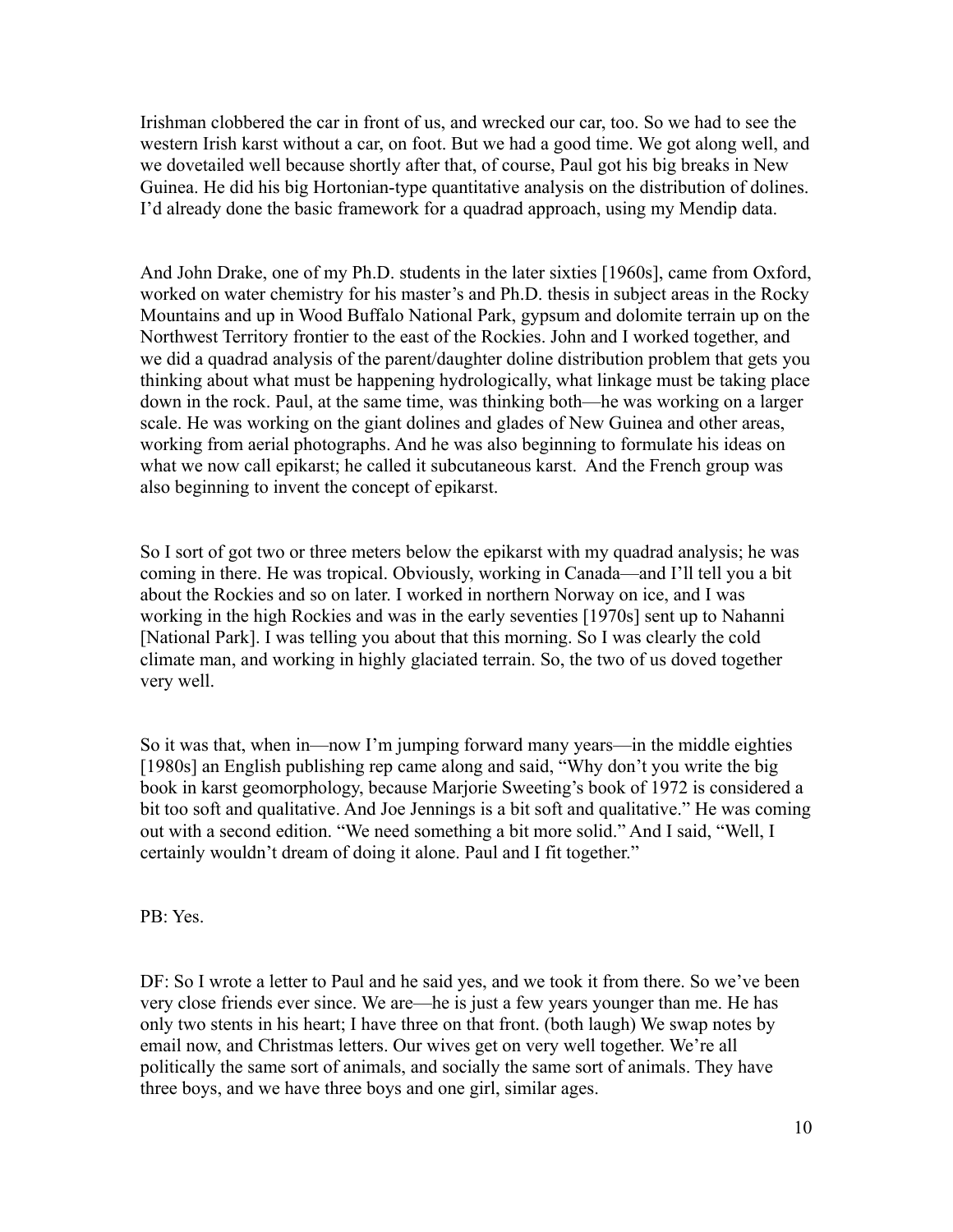PB: When you were doing your research, what would you consider to be some of the besides the introduction of the more quantitative look at karst, with regard to the Mendips and then moving here into Canada, what would you say were some of the major scientific breakthroughs of your career or your time in karst?

DF: Well, what did I do?

PB: Yeah.

DF: Let's focus on that to begin with. I think that by 1970 I understood how you hook meteoric water caves together, where the streams are coming in from different sinkholes, or from focus sinks below the epikarst in other cases. In the dimensions of length and depth, it had always been considered a problem. I had considered that a previous generation of cave genesis faced is one that is the relationship between the cave and the water table. I expressed this several times. Do caves develop above the water table where water will flow faster under gravity, maybe? Or do they develop dominantly below the water table where they can be pushed by a headwater above? Or do they develop along it? All three arguments had been advocated by previous workers. In fact, the water table one had one advocate, [Allyn] Swinnerton, saying that they developed along the water table from the upstream and downstream, and [Roger] Rhoades and [M.N.] Sinacori said no, they developed downstream and up backwards and into the rock! Right?

And so the problem became which of these hypotheses is true, if any? And my solution is to say the answer—are they correct? Yes. Are they correct? No. They're all true in the right geological circumstances, and you sort it out. So I sorted out those two dimensions. And I worked on dolines with John Drake, and the quadrad analysis. And the next step, clearly, was a step that should have been done first, historically, and that is to try to sort out the planned patterns of meteoric water change.

Ralph Ewers, a man with just a bachelor's degree and working as an assistant at Cincinnati Museum where he built the first cave in a museum—it's a lovely one, modernized since then—had done, for a master's thesis, had done a bit of work with salt rocks: pushing water, making a fake bedding plane and pushing water through it. He wrote to me, I wrote to him, and we agreed that he'd come up and do a Ph.D. in which we attacked the problem of pattern building in the dimensions of length and breadth. That was his plan. And so he modeled it in the working with plaster of Paris, putting planes on top of a plastic pillow [that] we could see through so that we could see the evolution of the patterns. Systematically, between 1971-seventy-two [1972] and seventy-five [1975], I guess, and we—by seventy-five [1975], essentially we had solved the problem, I think.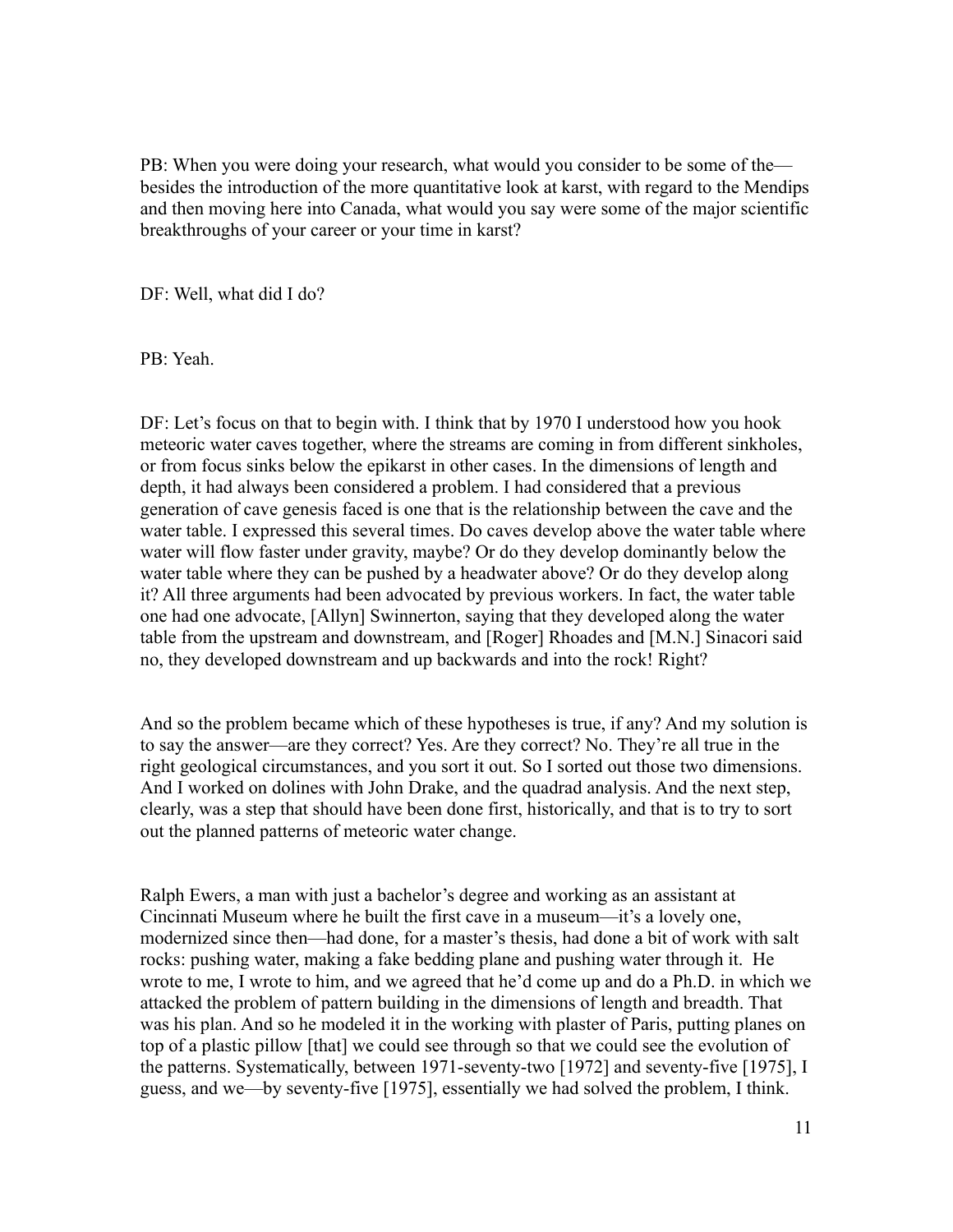But Ralph didn't get around to writing up the thesis until 1982, and he's never published a big paper from it because he was running the science museum in West Palm Beach. And the first job as director of the science museum in West Palm Beach was to raise the money for his own salary, that of his assistants, and to run to the whole damn museum. So he was very much shut down those years before he bailed out of that and became an assistant professor, ultimately professor, at Eastern Kentucky University and a very successful consultant in Kentucky and Tennessee groundwater problems.

But we had got it sorted out, when along comes a very bright German physicist working in spectroscopy and spectroanalysis, Wolfgang Dreybrodt, whose real passion in life is exploring caves. Like me, he decided to try and put his work to work. And he basically took Ralph Ewer's thesis and put it onto a computer at the beginning, in the 1980s. He and I worked and exchanged a great deal of letters. We met, and we each got along very well together. Wolfgang and I get along very well together as well. So Wolfgang's taken off in his gigantic model. He's now the world's greatest, or his team is the world's finest computer modelers of karst hydrogeology with Franci Gabrovsek, who was in Slovenia, and Douchko Romanov, who is Romanian but is now at the Free University in Berlin with another great German, a fine German modeler, Georg Kaufmann. They really took off.

And at the same time, rather less focused on developing caves but more focused on trying to understand how the existence of caves in rock focus water and the behavior of water coming up at springs in karst areas, is a group in southern Germany, Martin Sauter. I had been the external examiner of the habilitations and doing sort of (inaudible) for several of them, Martin and Georg and others over the years. So what I—the real breakthrough there, again, it sort of comes along. It's historically not very neat and tidy. Ralph dissolved salt in ice, and I said, "That's not very realistic; the crystalinity is too big and (inaudible)." Ralph (inaudible) and he never gets around to publishing it, but it gets known anyway. And Wolfgang takes off and does brilliant work with it.

I should mention, since we've jumped into the area of Ralph, that at the same time, Jim Quinlan, an American, came to McMaster and studied for a post-doctorate, my first postdoc, for the three years on the McMaster scholarship I had gotten him. He hadn't actually got his doctorate at that time. His doctorate was a review of everything that had ever been written about karst in any language that anybody could read, except Chinese. (both laugh) It was an immense piece of work that eventually, after nineteen years, he completed satisfactorily at the University of Texas. Bob Folk, the great limestone petrologist and carbonate sedimentologist, was one of the supervisors. (laughs) In fact, as one of the supervising committee, I should mention that Jim Quinlan outlived his supervisor. The poor guy died before Jim could finish his thesis.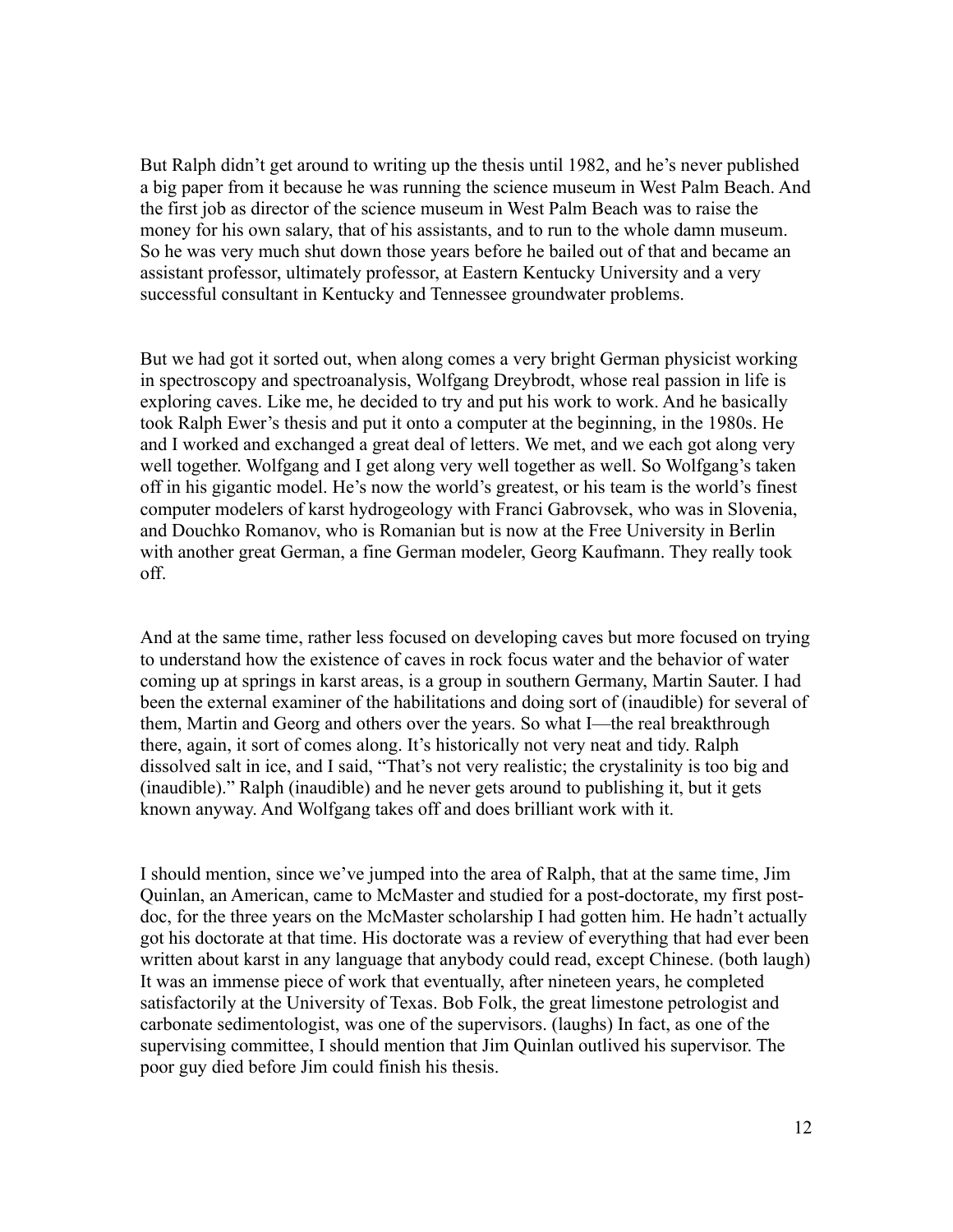He was a highly trained geologist. He worked in uranium exploration in breccia pikes and so on. He focused me yet more. I focused on structure; he focused me on the properties of the rock between the individual bedding planes and fractures. And of course I'm—the two of us got along very well together, and together we worked on producing the first shot at what all is known about karst and the distribution of karstifiable rocks in Canada. So Jim was an important role at that time.

So that brings me into the second area I've contributed in. I have been talking speleogenesis, right?

PB: Uh-huh.

DF: And an interest in modeling, in hardware modeling, because I am not much of a computer man. Wolfgang has taken over that. But an example of a successful hardware model is to get a very good practical hands-on man called John Grue, who had been a technician at the University of—Queens University in Kingston, Ontario—who built a rainfall simulator machine for use outside on eroding soils. I got him to build one in the basement of the Burke Science building [at McMaster University] and rain over plaster of Paris slabs oriented at different elevations and produce rillenkarren. So we—John's master's thesis really is the definitive work on rillenkarren; it still is.

PB: Yes.

DF: A lot of people have copied it, and Wolfgang has modeled it.

I should have mentioned that Mike Goodchild's Ph.D. thesis, my first big modeling epic —we had the power drive of a washing machine. We had a recirculating over-flume built of marine plywood, painted to be watertight. And we just drove water at high velocity around this—using the washing machine—around this apparatus and drove it over inclined plaster of Paris slabs and produced scallops. It was a field test of the scallop theory, and also applied spectral work to it. So Mike did the fundamental threedimensional extra work on scallops. The chemical engineer Rane Curl had come up with a very good theory, a two-dimensional theory, from his base at the University of Michigan in Ann Arbor. And we had basically probed it out, and that again has stood the test of time. But it is more range work.

So I've had that modeling experience. I just mentioned one other model. Of course I have played around with a few other things since then, have published a bit on river models as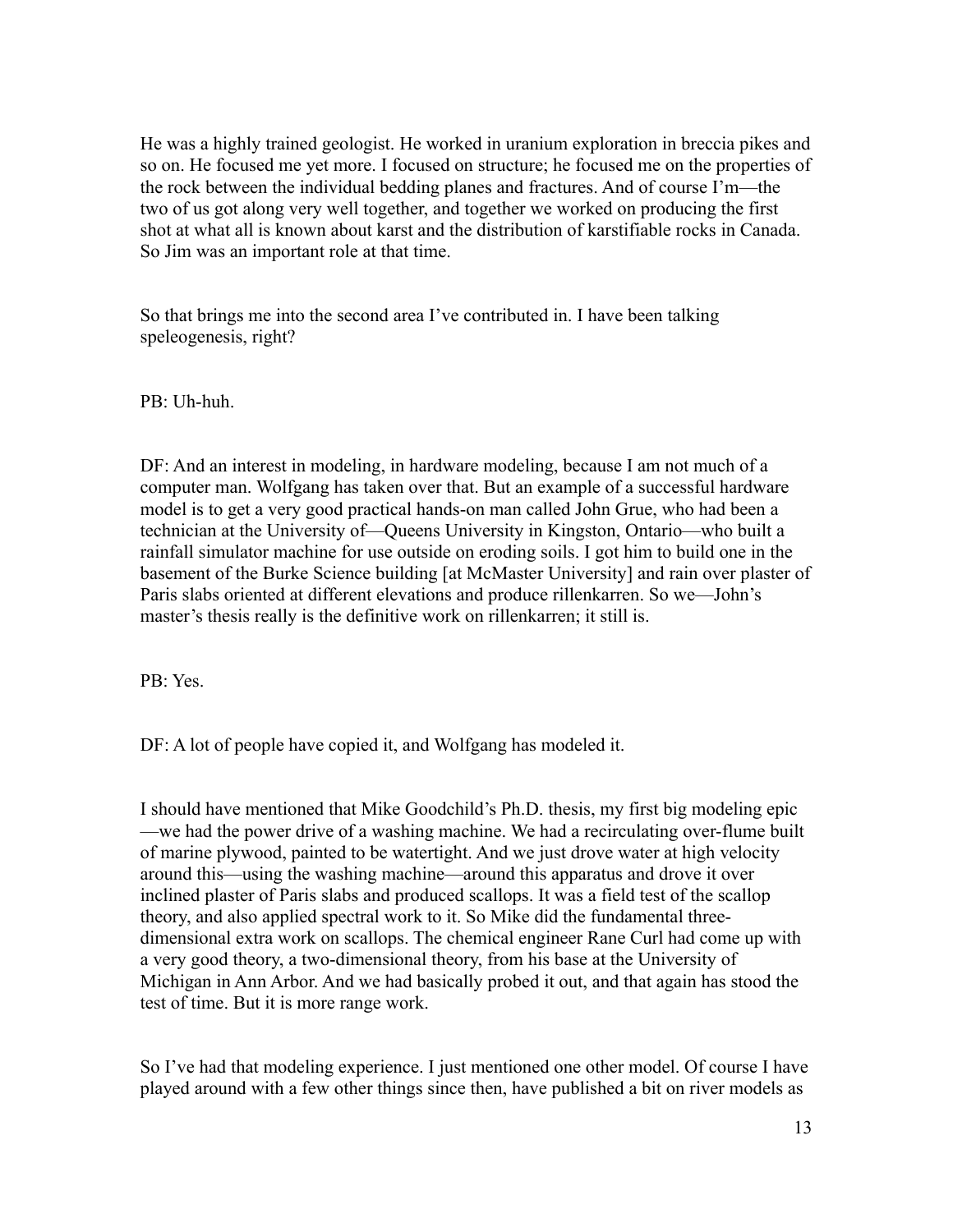well. But let's leave that and move on to the secondary, if I may, if you—unless you want to pull me up short.

PB: No, no. I'm sure the—one of the other aspects that you're very well known for is dealing with moving out of speleogenesis. Well, partially related, I guess, to the speleogenesis would be the looking at the secondary deposits within the caves.

DF: Can I come back to that?

PB: Absolutely, sure.

DF: It all—I took you to about sixty-five [1965], when the quantitative revolution comes in. And Henry [Schwarcz] was established at McMaster by then, so we'll get back to Henry later. Having decided that I was going to settle down at McMaster, I had to get field stuff going. So with a local student, Charlie Brown, one of my first Ph.D. students; and Mike Goodchild, my first Ph.D. student; and June Ryder, my first M.Sc. student—she had already got her master's thesis with me before. She was a glacial geomorphologist, measuring proglacial lake beaches around Hamilton. We took off to the Selkirk Mountains, west of the Great Rocky Mountain Parks, where what was then the longest known cave in Canada was to be found, Nakimu Caves, in very steeply dipping metamorphose limestone between quartzites. And [it was] ultra-dynamic, because there is a small glacier melting up in the valley. It's a rainforest area. Water comes thundering down, comes crashing through this cave so violently that the whole cave shakes. Well, we extended the 5,000 feet of mapped cave to 20,000 in fairly short order, found two or three more entrances. It's a great sporting cave, and I worked on that.

And by chance, as we did so, it had been—part of it had been opened historically as a show tour or show cave, when there was a big resort on the Canadian-Pacific Railway on the head of a pass nearby. The rail had—the train had to climb up to the top of the pass, and they put a hotel there. People could walk up to glaciers and take a horse and buggy up to the cave. We met two senior parks officers from the headquarters in Ottawa, quite by chance, who were coming around to evaluate the possibility of reopening the cave to visitors in some limited fashion. It had shut down in the 1920s when the hotel burned down. And they gave me money—gave us money—for our second and final season, a real working season, at Nakimu, and that established a connection with the national parks so that, in 1966, I went back into the parks to start Ph.D. work there. Mike Goodchild was working on a model experiment in the laboratory, but he was coming out—students have a laboratory in the field in the summer to get their arses in gear, you see.

The biggest sinking river in Canada is the Maligne River, sinking into Medicine Lake in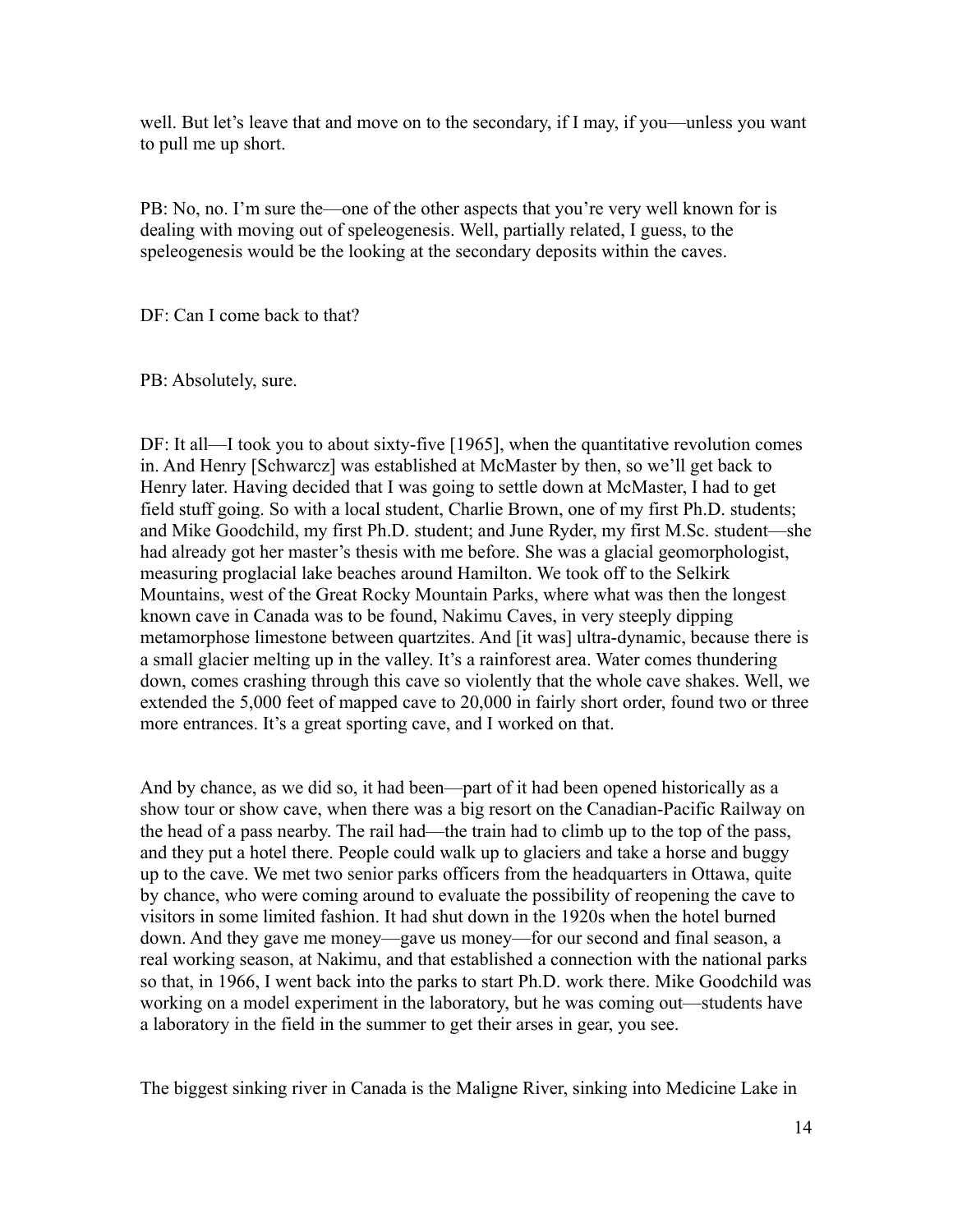Jasper National Park. So we gave that problem to Charlie Brown for his Ph.D. thesis. It's a hell of a system, really. Between the sink point and the putative spring, it was ten miles and a drop of 1600 feet. Under high-water conditions, the dye goes through in eleven hours. You go figure. It's real express train stuff. We scoured the mountains for side passages, entrances that might take us down into this ultimate dynamic cave. The sinkholes are in the bottom of the lake; the springs all come up through the floor of the canyon. Neither of the springs or the sinkholes are accessible, so we tried to break in in the middle, little unsuccessfully. I hit with geophysics later on, electrical resistivity, and drilled 10,000 feet of core on the targets and got nothing out of it.

But that started me in the Rockies. I then went down to the area of Crowsnest Pass where there were rumored to be—–I had scouted and had seen a few cave mouths in the walls. And we spent the later seasons of the sixties [1960s] focused mainly on Crowsnest Pass. We were helping Charlie to finish up at Medicine Lake and making the first discovery of the big caves—it's now one of the main [ones]—around Crowsnest Pass, one of the big alpine cave areas, the most concentrated number of caves in Canada. You can see our impact from the names on the things. There's the Mendip Caves and the Yorkshire Caves and Derbyshire Pot and so on and so on. Steve Worthington wrote his Ph.D. thesis on the hydrogeology of those caves years later on.

But that established me at the south end of the Canadian Rockies. I was working in Jasper National Park in the north and we picked up stories of a cave that poured flood waters out of its mouth in the summer every afternoon at four o'clock. So I sent Mike Goodchild in on a long trek—it's eleven miles from the road up a grass hill across an alpine meadow with a couple of other guys to check this out. They said, "Yes, there's a cave there." He went in a hundred meters to a twenty-foot drop. And so we returned in force and began the exploration of Castleguard Cave, which is now one of the world's most famous caves. It's a great sporting cave, et cetera, et cetera.

The first exploration was done in the summer by Peter Thompson. We'll talk about his role later—a very hard caver. Michael Boon, a very, very hard, brilliant cave explorer came over to work as an assistant, paid a pittance in the summer field campaigns, and got a bachelor's degree in English literature at McMaster in the winter. And Mike Boon and Peter Thompson made the first really big push deep into the cave. They got trapped by a sudden flood on the way out. I took the rescue party in to find them. The flood had just rebated, but it was—we only just got out again before the flood closed the route. So we shut down summer operations, and ever since then, we have explored Castleguard in the winter to cave.

But I have done a lot of work on surface in the summer. It's a wonderful meadow in late July. You can't put your foot on the ground without crushing a flower, and the place is just gorgeous. In some places, you're right up on the grasses and you can hear a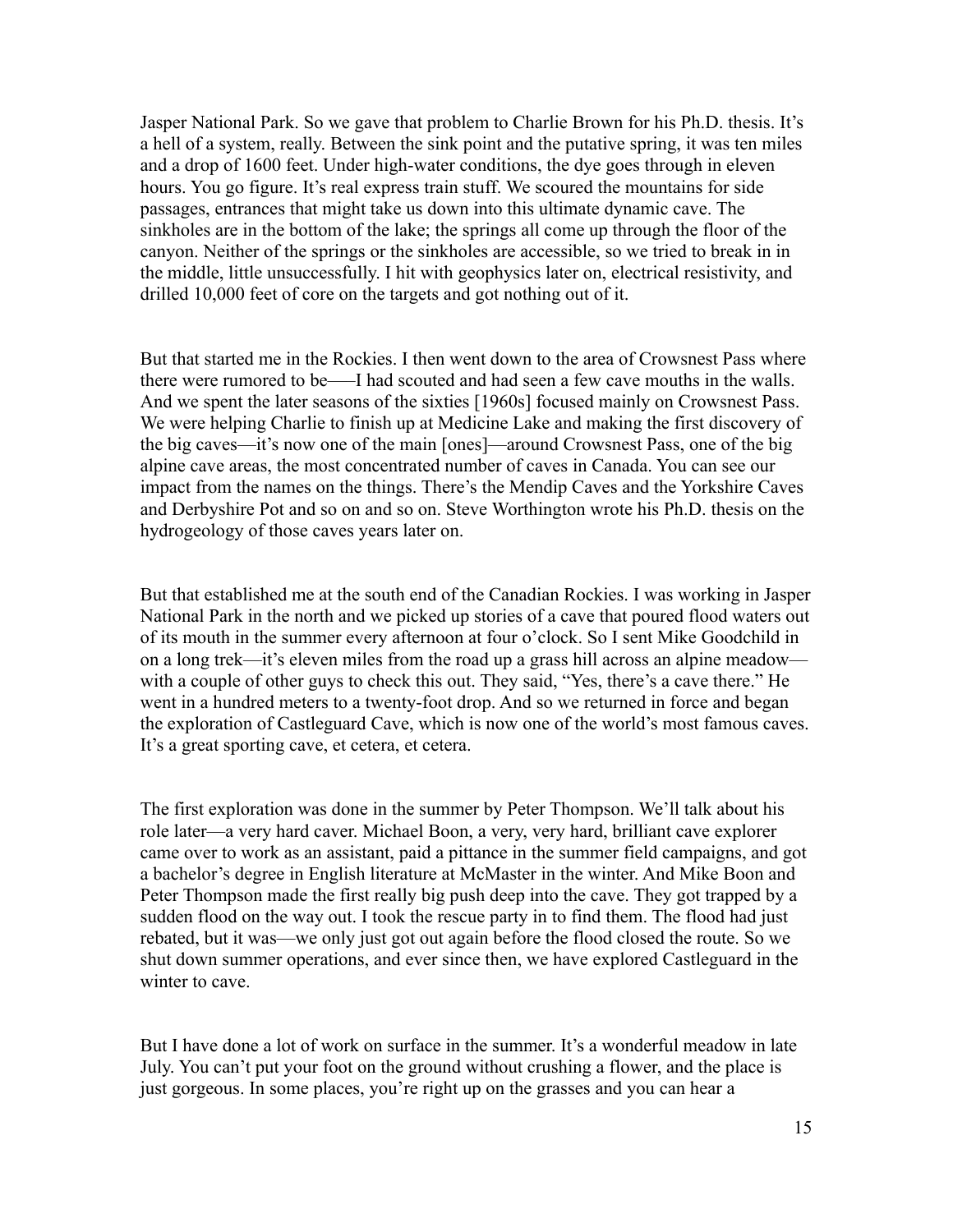subglacial river rumbling along, but nothing comes out at mouth of the glacier. It's all going down into the karst underneath. Ultra-dynamic, very, very exciting. And Chris Smart, another Ph.D. student, did his Ph.D. thesis on that in the late seventies [1970s], early eighties [1980s]. He is now [a] professor at the University of Western Ontario. I always fit them together.

So, the second thing I'm doing, then, is working on karst in Canada. I'm looking obviously looking around in Ontario a bit, which has extensive spreads of limestone and dolomite. As my name begins to spread, a couple of keen cavers from Quebec come along to study with me. One decided he wouldn't make enough money as a professor of karst, so he went and joined Quebec Hydro instead (inaudible). The other one, Jean Robert, a passionate *séparatiste,* was a very good caver, good company and scholar, did a lovely master's thesis on Anticosti Island, a limestone island in the Gulf of St. Lawrence.

I also put a first thesis—and two theses by the later seventies [1970s]—down into western Newfoundland. I did a bit of work on Nova Scotia. And I had early theses in the early eighties [1980s] on the West Coast of Vancouver Island, where you've got steeply dipping deep marine limestone, a quite different character with volcanic inter-beds in places intruding, volcanic intrusions, fascinating and different.

So by that time, I knew I had seen great spreads of Canada, largely south of latitude 60°, and I began to try and put them together. And I read a bit on what had been done on the prairies, where the geologists really had no clue what karst was—although until the 1920s, the city of Winnipeg got all of its water by pumping up the local epikarst. Then it pumped up too much, drew in deep salt. So here what I am gearing up to is what's my next breakthrough, okay. By the late seventies [1970s], I began to publish my ideas on what—how the hell glaciers beat up karst, how karst survives in glaciers, how the two interact.

Also, 1971, the national parks were gearing up, as I told you this morning, to declare these beautiful river canyons and waterfalls on the South Nahanni River a national park preserve. Nobody was going to build hydroelectric dams on them. And the Quebec Park had explored some caves in the wall of first canyon. And so my Parks friends—who knew me well now from working at Maligne in Jasper Park, Castleguard Cave in Banff National Park, stuff in Yoho [National Park] and all the way down, and as well as the Nakimu Caves in Glacier National Park—I had written umpteen reports for them, thousands of pages of reports, which don't count as publications. Stay away from this, not a way for an academic to go.

They asked me go up and suss out these caves. So I looked at the geological map, checked out the limestone, saw it went further north. Went up to (inaudible), looked at the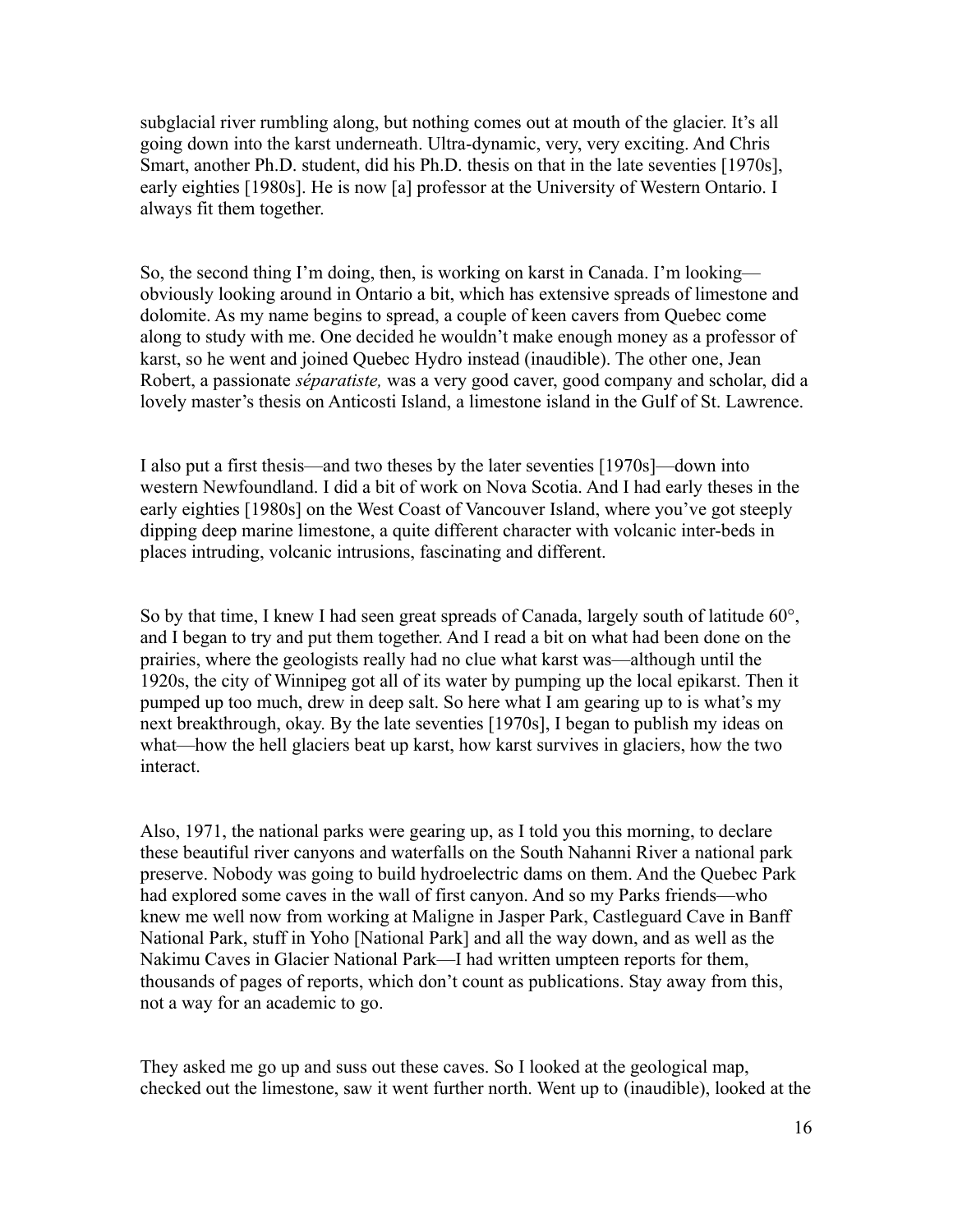air photographs. Bloody hell! There was this fabulous labyrinth karst north, well north of the area that was proposed to be protected as a national park. But I just saw it on the air photographs.

Joe Jennings was touring in North America that year, and I invited Joe to come along to see Nahanni with me. So I got two or three of my great field assistants, and one is now the leading antiquarian bookseller in Guatemala. (both laugh) People end up in diverse occupations. Mike Shorecroft is a brilliant linguist. We had a wonderful cook, a glamorous blonde called Lucinda. She was agile as all hell; she was just beautiful to know. But you always knew where Lucinda was, because of the sound of crashing rocks. She was slim and agile, and she always managed to hit the rock that was going to take off on a ski slope or something like that so that [it came] thundering down the mountain.

We went up there and the party from Quebec was returning to that area, and they brought with them a Belgian geomorphologist who had an interest in caves, Jacques Schroeder, a longtime professor at the University of Quebec à Montreal now. Jacques and I hit it off immediately. We have published quite a lot together. They're fine caves. And on the way out I flew further north over the great north karst. And Joe rode out with me and he said, "Bloody hell! We've got to see this." So the next summer I got a bit of money from the national parks, beginning to stir the tub to try to expand the area of the park. And I got took money out of my own check grant and out of my own pocket and anywhere else we could get it.

We drove a couple of trucks all the way up to Fort Simpson on Mackenzie River. It's a hell of a long drive from Hamilton, but we couldn't afford the airfare. We took all of our food freighted up in bands from a Volkswagen bus from Edmonton and flew into the nearest lake on a floatplane. The pilot on the first landing—nobody had ever landed a floatplane on it. We flew around carefully looking for snags; that's logs just under the water that can arrest the floats. We couldn't see any. We landed; we pulled up just in time. The lake was only just long enough for landing with a heavy load and taking off with a lighter load. The pilot threw the cockpit door open and said, "We'll call it Musky Joe Lake!" (both laugh) But we picked the right spot.

We set up camp there and tramped down into the karst. Of course George Brook, who is now Merle C. Prunty Professor of Geography at [the University of] Georgia and chair there, that was his Ph.D. thesis. And I had a couple of masters' theses subsidiary there. George worked on the karst north of the park while I did all of the geomorphology: the glacial, the fluvial, the glacial lake sediments, the caves all the way down in the park itself.

Having all that, I was in a position, more than anybody else, I guess, alive at that time,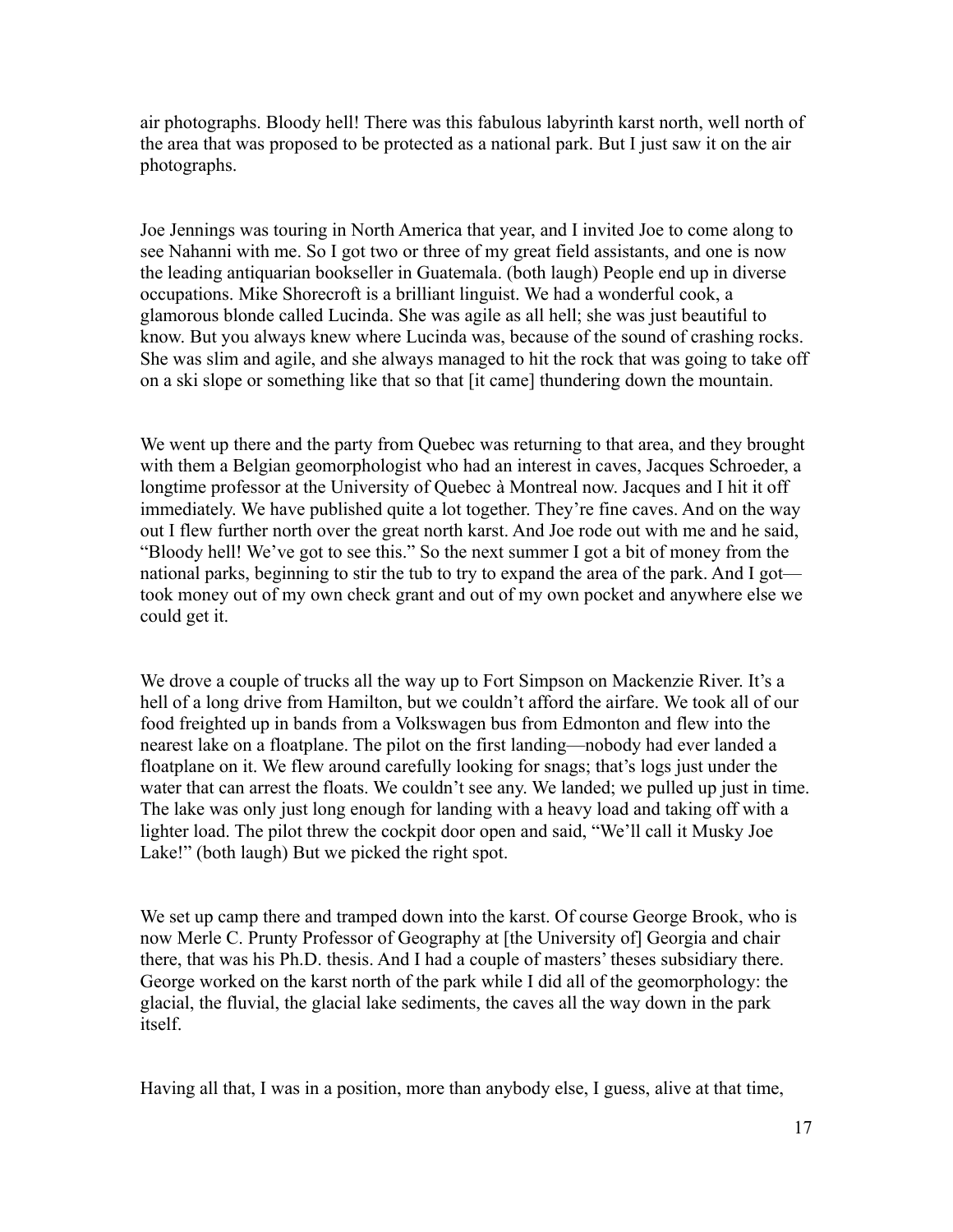certainly in the—outside of the communist region. The Russians were doing a lot of good work on permafrost, but they never got out to tell us what they were doing. We never got in to tell them what we were doing, or hardly. I was in a position to spell out what I think were the interactions of karst and glacial topography, just as Paul Williams makes a contribution to understanding deep doline and patterns in tropical and temperate regions, which is why we two, Paul and I, dovetail together quite well.

So there's a second issue of my breakthrough-type contribution. It sort of appears spread out over two or three papers. And then later on I get a contract to go up and look at a lead-zinc mine in Baffin Island that you can only look at in February. It's a touch chilly in Baffin in February. So, I go up and study [for a] week, because they're ventilating the mine by blowing in air from outside. In summer, the warm air is blown in and it covers the walls, which are minus 30 degrees Celsius with ice. You can't see the geology, just a layer ice, except in the blasting places. But in the winter the ice breaks off, and it's a fabulous hypogene ore, Klimchouk-type topography that nobody else has seen. This one really is very exotic. It's a hot temperature, very acidic, sulfuric acid fluid situation. But it was also in permafrost. I could see where permafrost had melted and part of the lancing core carried the cavity containing lancing core and collapsed into giant boulders—what do you call it?—a mega breccia, and was cemented by ground ice. If you melted the ice, the collapse would renew. So it would put the mine out of action.

So with that I was able—that gave me, formulated my ideas on permafrost and karst development. As I said before, exposure to the Russians. I published on that as well in the later eighties [1980s]. Then things were really opening up with Russia. I was able to talk to the Russians and find that, yes, we were all pretty much on the same wavelength. So there's another breakthrough-type thing, if you like.

How are we doing? Shall I try to carry on?

PB: Uh—you can keep carrying on (inaudible).

DF: Framing historically?

PB: Yeah, absolutely.

DF: Yeah.

PB: Your work, obviously moving towards maybe a paleoclimate type of research—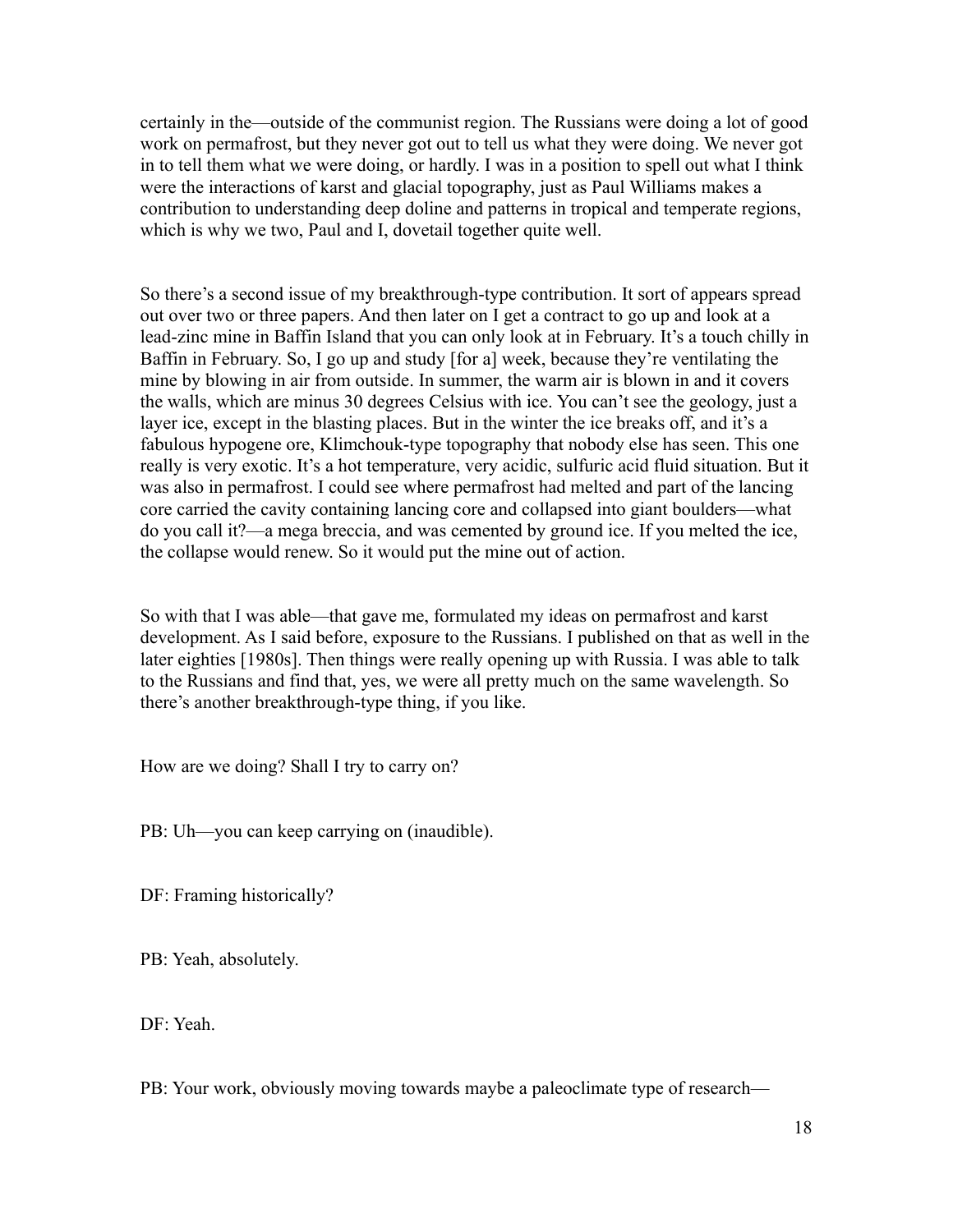DF: Right, we'll come back to that. That's sort of a separate thread for much of my life. We'll come back to it later.

The sixties [1960s], the later sixties [1960s], and to a much lesser extent in the first half of the seventies [1970s], then I was working in the Rockies and then swung into Nahanni. I ran a hydrological camp on the Ram Canyon that I showed you this morning in the midseventies [1970s], funded by the Hydrological Institute of Canada to get a grip on the behavior of the river. And also [I] was getting a bit more into tropical stuff, warm stuff. John Fish came up from Texas. He got his master's degree in geophysics there, in magnetometery, and did a Ph.D. on his back region, the Sierra del Abra, which is very beautiful, in Texas. I also supervised work in Jamaica. I was branching out there with the dating. I was branching out into working in various parts of the U.S., but we'll come to that later.

PB: Yeah.

DF: That was widening my scope. So we had John Edward Fish. So in the later seventies [1970s], I was broadening. Still focused in Canada, but I had research going all over Canada. I had two master's theses going in Newfoundland, one master's thesis going on Vancouver Island, a real jetsetter. (laughs) Good seafood on both coasts.

And then, in the late seventies [1970s], I began to go back into Europe more. I had made —I had taken my party over to a speleo-congress in Olomouc in Czechoslovakia. This was in 1973. And we made good friends there: Vladimir Panos from Czechoslovakia; Pavel Bosak, who's now head of the Czech Geological Survey; and a few others. And key was perhaps the directors of the Slovene Karst Research Institute, which is even bigger than the University of Southern [*sic*] Florida Karst Institute in terms of number of staff at the moment. (laughs)

PB: Yeah.

DF: The only one that I know of that's bigger than you are. I was getting more contacts, was branching out with them. That led me to play more of a role in the International Speleological Union. I was elected the first vice president in the meeting in Kentucky in 1981.

I took an international party. Michel Bakalowicz and (inaudible) came to me for post-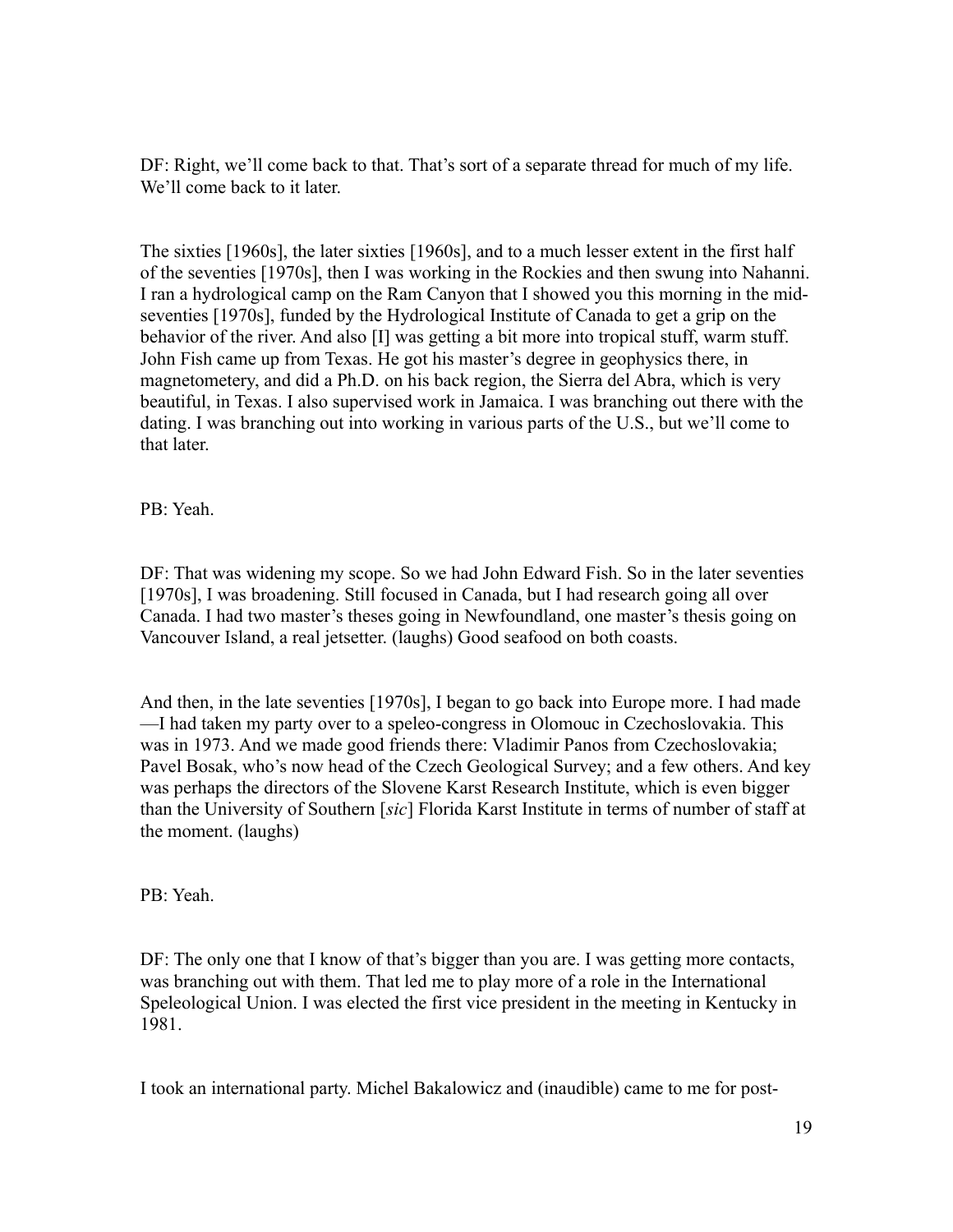doctoral studies after that. And I had [Jurji] Kunaver and others from Slovenia; Andrej Kranjc and his wife. I had Stein-Erik Lauritzen, whom I met in seventy-seven [1977] from Norway, came along. Paul Williams. I took them to Crowsnest Pass, up to Banff Hot Springs karst and caves, and then up in a heli—oh, I didn't have a helicopter that summer. We marched up the glacier, our rucksacks on our backs, saw the surface of the surface karst in Castleguard. And then we went up to the Maligne Medicine Lake, a giant sinkhole area. They had a grand trip. I had got more international contact and exposure that way.

And then Russia was beginning to open up, okay. So in the eighties [1980s], my wife and I—she is very much of a peace activist and wanted to establish links. By the invitation of the Russians from eighty-three [1983] onwards, we were in Russia for two weeks [or] a month every summer. I was still conducting research in North America. I've got other research interests elsewhere in Europe, but preeminently I am concerned with bringing the Russians [and] Ukrainians into the international scene. It was great fun, a teenyweenie contribution to the collapse of the [Berlin] Wall, I suppose. That's the way we, you know, happened to be in the right place in the right time in history. Certainly another story, but that was very significant.

I became president of the union in eighty-six [1986] and chaired it through to the next congress in Budapest in eighty-nine [1989]. I got to know the Hungarians very well. I did quite a lot of research there with them. That got me again into hot water caves, after visiting Wind and Jewel [Caves] again in South Dakota with Michel Bakalowicz and (inaudible) in particular. In eighty-one [1981], we looked at them and we said, "These are hydrothermal caves." And so we did the stable isotope work needed to demonstrate that in the succeeding years. So that made me international. Of course the Chinese then invited me for the first time in eighty-four [1984], and again in eighty-eight [1988] and ninety [1990] I was back in China getting stuck into the world's greatest karst.

I was thoroughly internationalized by the mid-eighties [1980s], and really in a position with Paul Williams. Of course, it's not dissimilar from the other end of the planet—the bottom half, as we call it, or the top half as you guys call it. Really in a position to write up the first version of the big textbook we wrote up.

Okay. Shall I call it to a halt there and you'll put the next question [to me]?

PB: We can just keep going on in a similar vein, and the fact that obviously, you know, you're well known as a preeminent scholar when it comes to the founding principles of development of caves and karst environments. And you have given a great background as to how that happened and who were some of the players in that field. But you have also made a major contribution to a new field of research that started in the seventies [1970s]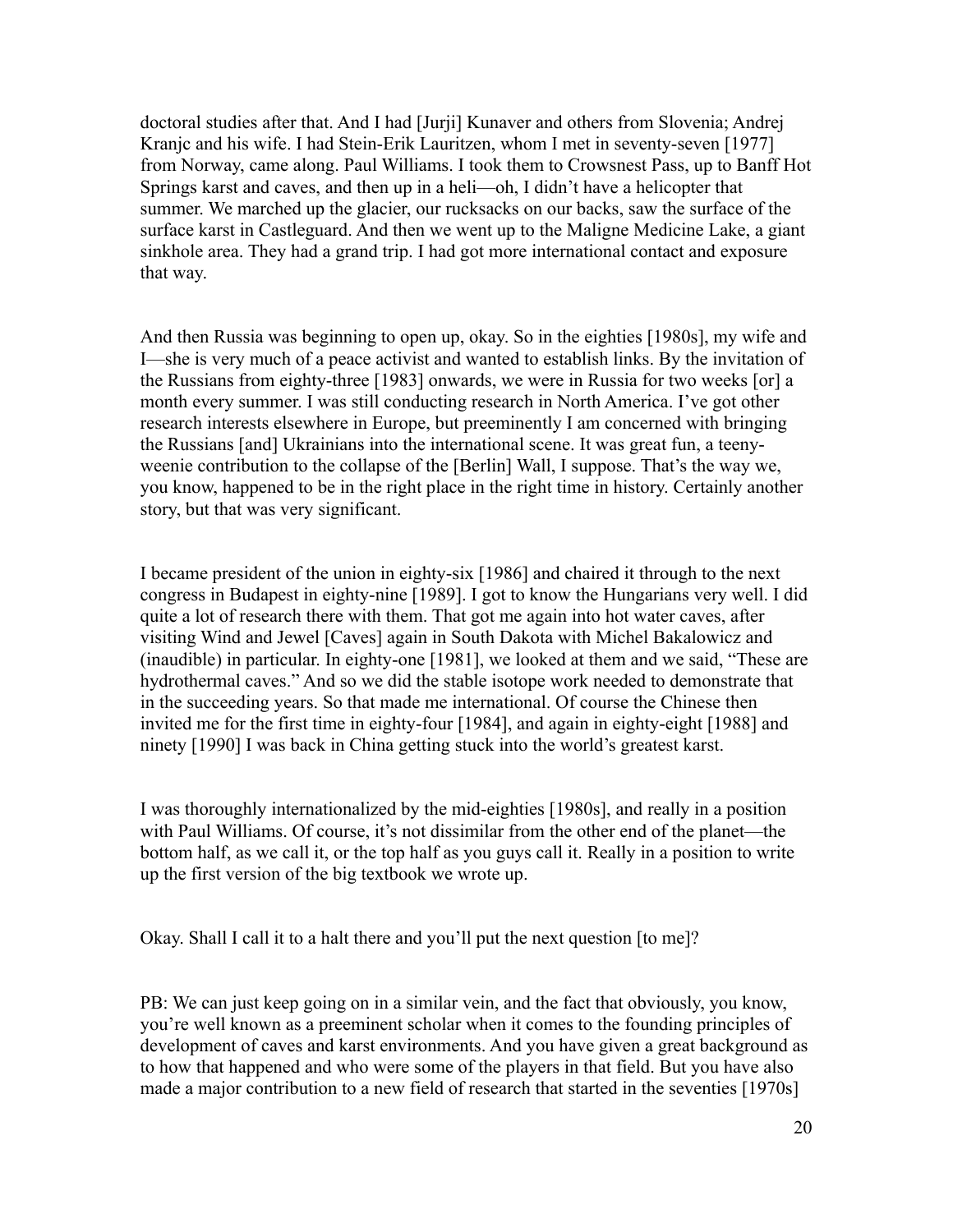and maybe late sixties [1960s] with someone like Chris down in New Zealand, in Waitomo. But from their group—

DF: They beat us to the draw. Okay, I'll tell you about it.

PB: (laughs) So, you were very well known also with regards to work done in karst with regards to speleothems. Maybe you'd like to tell us a little bit about that second—well, not second, probably third string.

DF: Okay, well, the course has been a very important one. Henry Schwarcz and I have published more than forty papers together. I think he can truly be said to be the chief, although he didn't do the original stable isotope work or the first uranium series measurements on stalagmites, where the guys who demonstrated that were our graduate students. Preeminently, they did the work on (inaudible) that the thing would work. And they laid down much of the framework of it.

So let's come back to, you know, great accidents of history. I happened to turn up at McMaster University. The leading scientific figure of McMaster University was Henry George Thode, a Canadian who had done major contributions to defining the sulfur isotopes. In those days, if you wanted to detect different isotopes, you had to bash a gas or a solution around a mass spectrometer. They were big and clumsy. There were no commercially built mass spectrometers. You had to design and build your own. McMaster became the preeminent—one of the world's preeminent centers of design of mass spectrometers, done by physicists and chemists. They held patents for many applications for helium and deuterium, hydrogen mass spectrometers and so on, near and whatnot.

So, quite by chance, I had shown up at the hotbed of mass spectrometry or isotope studies in Canada, one of the hotbeds throughout the entire world. And they hired a young isotope geochemist from Caltech, one of the other hotbeds, called Henry Schwarcz, Henry Phillip Schwarcz, or H.P. Salz for short, as he was known by his students for many, many years. (both laugh) He is a year older than me; we were much of an age. It's 19—I had just come back from the time in Los Angeles; it's 1964. I'm all gung ho about caves and stalagmites, and Henry mentioned, "You know, the father of uranium series dating, Cherdyntsev, has measured some tufas and stalagmites in Russia, and he's got dates." Obviously the key problem with geomorphology in those days is that you couldn't date a damn thing, except by carbon-14. Carbon-14 is so limited in range, nothing has happened—

PB: Yes. (laughs)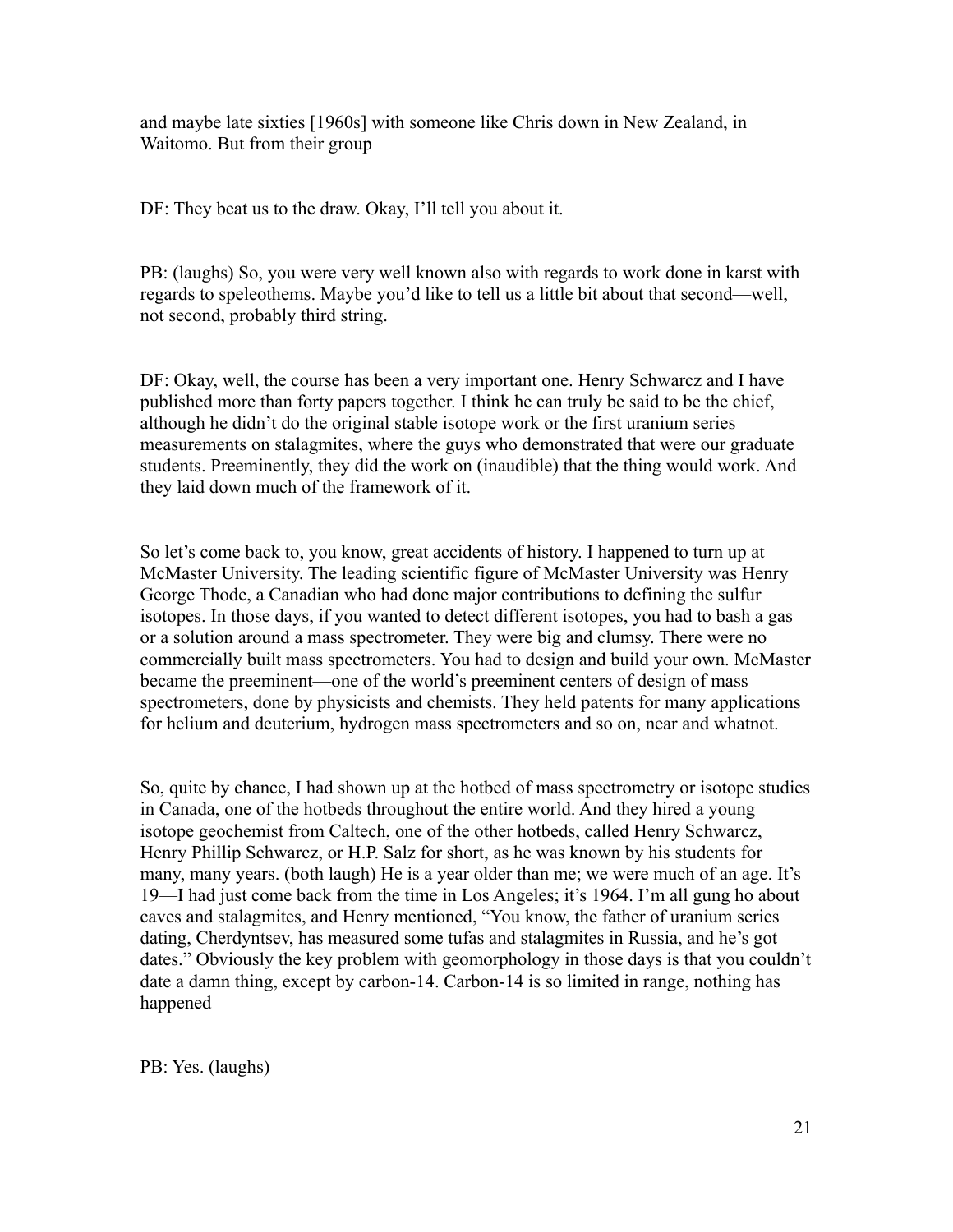DF: —in the lifespan of the carbon six—half-life of carbon. But an American U-series man had also worked on them and said, "No, the system is not closed." You leach, preferentially leach, uranium two, three, four. Therefore you couldn't (inaudible) on the basis of his results.

So Henry and I agreed that we would investigate this. McMaster, with all its powerful capability—we had a nuclear reactor next door to our building, the only one on a campus in Canada. And we could irradiate samples to see how much uranium was in them. And there were all sorts of people around with alpha spectrometers who could count the alpha decay. That's just how it was done until the late eighties [1980s], of course; you dated by counting the number of decays in a week or something like that, on a concentrated solution.

So we agreed in 1964, sixty-five [1965], that we would start a program with my stalagmites that I had collected. And I knew the geomorphic setting, therefore the significance they would have for dating a cave. We would start on it. So my interest was then strictly limited to dating for geomorphic purposes, okay. But Henry knew, of course, having been at Caltech, [where] the great work was done by another Canadian, Sam Epstein down at Caltech, on the oxygen paleothermometer in oceanic carbon coral, et cetera. But you could potentially get paleotemperatures out of it. So we agreed this was Henry's drive. I wanted the dates—

PB: (chuckles)

DF: Henry wanted the dated isotopic records—–stable isotopic records to say "warmer/colder." So we got our first graduate student, who had been trained in industrial chemistry at the University of Bradford in England. Peter Thompson was a gung-ho, really tough caver climber. He came over in 1966 and we probably nearly drowned him in the Maligne River the night he was driven in. He flew from Britain to Edmonton, which was a slow job in those days, and changed planes several times. Charlie Brown picked him up there, drove him for five hours to the camp. And he sat around the camp and immediately volunteered to go on some crazy rubber-rafting trip through rapids. (both laugh) We nearly wrote him off, anyway.

Pete was our first grad student. We didn't have any counters, but we managed to borrow access. And slowly, over the course of his five years working for a master's that was upped into a Ph.D., we got by with a home-built mass spectrometer still for the stable isotopes and borrowed alpha spectrometric equipment scrounged from other people. We got a working dating system going. And we, of course, were investigating the problem of we established that, yes, you can date stalagmites validly by alpha spectrometry. Some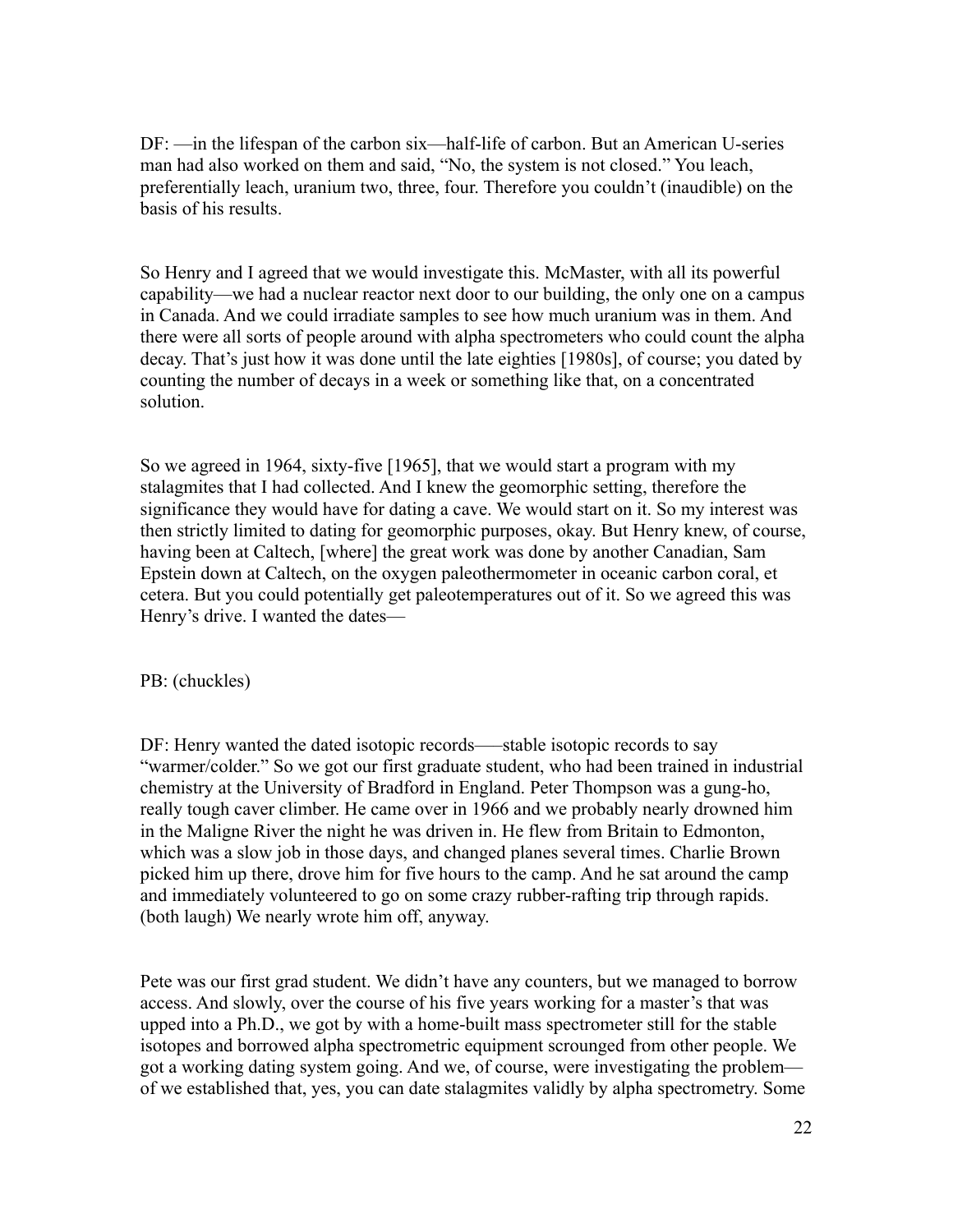samples are certainly not open to replacement or preferential leaching of the uranium leaving the derivative thorium too enriched. We established that, I think, by 1970, beyond a shadow of a doubt.

We didn't know that a guy in New Zealand, a geochemist in New Zealand, Karl Wilson, and a graduate student of his, Chris Henley, were working on the same thing. They didn't have the right dating. They were carbon-14 dating. It was crappy stuff. But they solved the fundamental, the basic equilibrium problem with Chris Henley's test. So we were beaten on the draw there. And one thing that had escaped our notice completely, all of us, was that the great paleoclimatologist based in New York—his name I cannot remember, and I'm always forgetting names. But Donna had looked at a polished-section of a stalagmite in the—

PB: Broker?

DF: Yeah, Wally Broker. Yeah.

PB: Yeah.

DF: In the—that's right, in the early sixties [1960s]. And he figured out that there was probably annual banding, got a rough approximation to support it from carbon-14, published a letter in *Nature*, and nobody took it up. I didn't read *Nature* as a matter of routine, but we all missed that. So many, many years later it came back to haunt us, as you know very well indeed. (both laugh) So there we are. There's Wally Broker's—this is the way science (inaudible). That one just disappeared off the map for me. Henley beats us, but we'd have got there anyway. But we led the field in establishing that uranium series dating was okay.

Peter Thompson finished, and at the same time Russ Harmon, who is now president of the International Geochemical Association, came in to do a second Ph.D. And he was real gung-ho, hard driving. We worked some samples from Nahanni, but Peter worked on samples from Virginia, from West Virginia. Russ went on into Kentucky. He made a first foray down into Texas as well. We were trying to get a geographical range, you see. Some stuff in the Canadian Rockies, in the Mackenzie Mountains in the Northwest Territories on the east coast. I'm a geographer, not Henry. But I tried to get the geographical scope spread of the thing. And so Peter's thesis and Russ's thesis, both completed and published by 1975, seventy-six [1976], I think, established that you had a viable dating system and a viable paleothermometer in speleothems.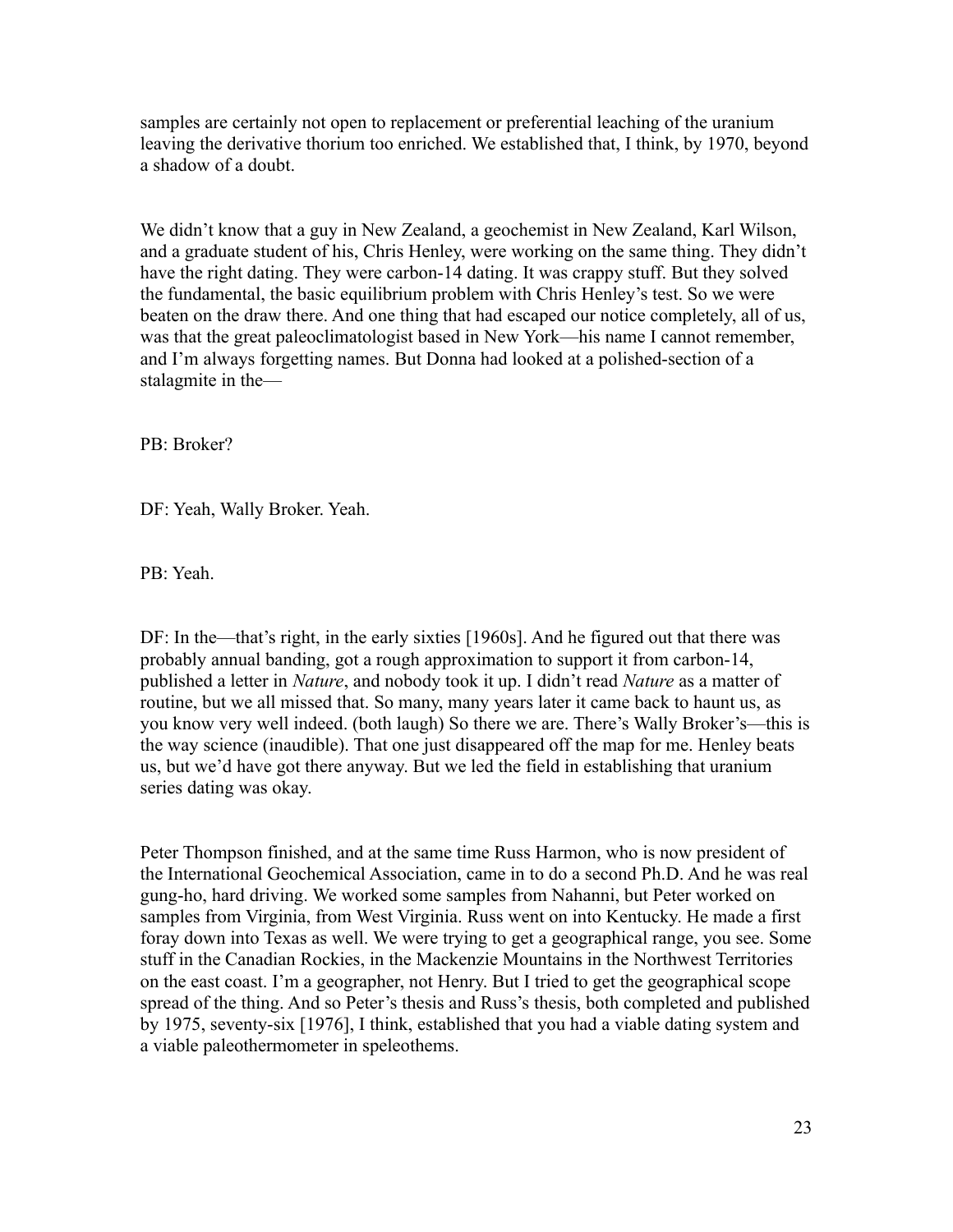Henry at that time was frustrated, because he could only say "warmer/colder." So in 1974, [19]75 we were thinking about it but it was preeminently his drive to study the fluid inclusion work in the first fluid inclusion papers published in 1975, *Geochimica*. So Henry is pushing for that. Henry is opening up that frontier, a new one with fluid inclusion.

So that's followed up later on by Chaz Yonge, who we have—Chaz worked a transect all the way from Texas to upstate New York, to McFails Cave in upstate New York, through Kentucky and West Virginia and so on, looking at the drips on the stalagmites, the water in the stalagmites, trying to establish that indeed the highly—the rainfall varied so much seasonally in all its isotopic—its oxygen and carbon preempted the oxygen isotopic concentration. This homogenized by the time it gets a stalagmite—which by in large it is. Not in every case, but the large majority. So Chaz does that now.

Another very good chemistry student comes along from England, Melvin Gascoyne. And Mel breaks his heart on the speleothems of Jamaica, because we have hardly any uranium and they are difficult to date. But he does excellent dating work on Yorkshire, so that the speleothem Quaternary chronology—Upper Quaternary chronology of the last 300,000 years, say, in Yorkshire is worked out by Mel Gascoyne in a couple of big papers in the *Proceedings of the Royal Society* and so forth, working with Mel.

And we also—Mel is now—he then went on to work with Atomic Energy of Canada Limited, looking at the mobility of uranium in fractures in granite. Canada wants to put all of its high-level radioactive waste—well, in those years they were thinking of doing it —while in a big chamber one kilometer underground in a nice [plutonic rock] where there aren't many voters. (both laugh) Up in the Canadian Shield, where the land is largely populated by mosquitoes. They ought to see whether it's safe to put this hot stuff down there, supposing that it were to leak out of the immediate container, the container that you take it underground in. Would it get into the groundwater?

Well, you look at the mobility of uranium in vein fills and fractures in the groundwater, and know that a lot of interesting work there ultimately was published in big reports on the viability of that. That was when we were independent referees from the Canadian Geoscience Council on that proposal. The whole thing was shelved by the politicians much later on because of political consideration, not that that is not a safe place to put the damn stuff. It's a lot safer (whispering) than Yucca Mountain, where you guys are going to hopefully dump your crap. But that's just my opinion.

We also got Alf Latham, another ex-pat Brit caver—you see, I keep on attracting cavers and caver-types. Russ of course is American, not British. He studied with Will White for a master's in hydrochemistry and then came to us for a Ph.D. in speleothems,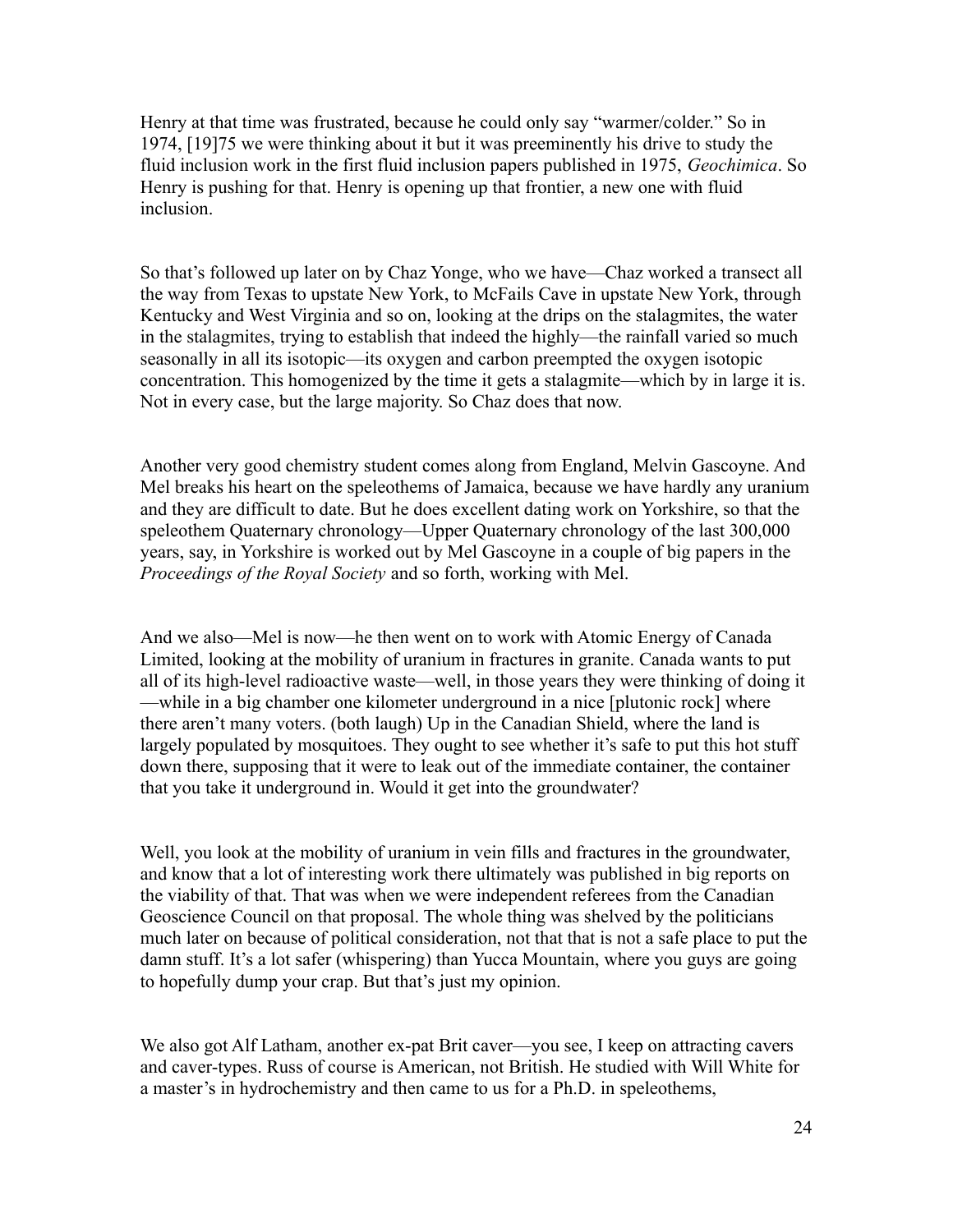hydrochemical deposits. Alf Latham was a physicist of magnetic, so he did the first paleomagnetics on speleothems. And with Chaz Yonge, we completed what are going to be our main original contributions.

And Joyce comes along—Joyce Lundberg comes along. We give her a nice piece of speleothem to carry on. We convince her to do alpha spectrometry and—yeah, the Useries alpha spectrometry and the stable isotopes dated. Our other mass spectrometrist in the department, who worked in exotic isotopes in rare elements and exotic isotopes in metamorphic rocks in Northern Ontario, Alan—

#### PB: Dicken?

DF: Alan Dicken, yeah. Thank you. [He] made a first attempt to date on the DT354 to date the speleothems by mass spectrometry, but he failed. And then the group at Caltech —Larry Edwards, doing work for his Ph.D. thesis, succeeded with corals, so we immediately switched Joyce and a Chinese student, Huang Chin Lee, to cracking the problem, in so far as there ever stood a problem with speleothems. And they did the first —we published the first speleothem mass spectrometry dating (inaudible) ionization to TIMS [Thermal Infrared Multispectral Scanner], back at the end of the eighties [1980s]. Joyce was very scrupulous, and a very elegant piece of work.

And during the course of my incursion into the Soviet Union in the 1980s I attempted a big meeting in Georgia in the Caucasus, the Russian—well, now independent Georgia, not American Georgia. There was a weird guy from Bulgaria. He looks like everybody's dream of a mad anarchist. He has a great big straggly beard, crazy long hair, a big black coat. His name is Professor Yavor Shopov, professor of physics specializing in fluorescence and luminescence, as you know far better than I. And he reckoned that—he was working in an astronomy department dominated by astronomers and astrophysicists, as it happened. He reckoned that he could see eleven-year sunspot cycles in the varying luminescent laminations of selected speleothems from his neck of the woods.

He couldn't date them; he hadn't any money. He had an old 1950s (inaudible), and manufactured a piece of equipment for tracing slight variations in the density of the photo image. He was a real ace at getting that with the photograph. It was desperately poor equipment. But he reckoned he had eleven-year sunspot cycles. He gave that—gave his story in 19—I had already heard it. He gave it in eighty-six [1986] again at the speleocongress in Buda—no, eighty-six [1986] in Spain, where Paul Williams heard it as well as me. So Paul got hooked in and got you [referring to PB] to be in there investigating, Phil van Beynen down in New Zealand.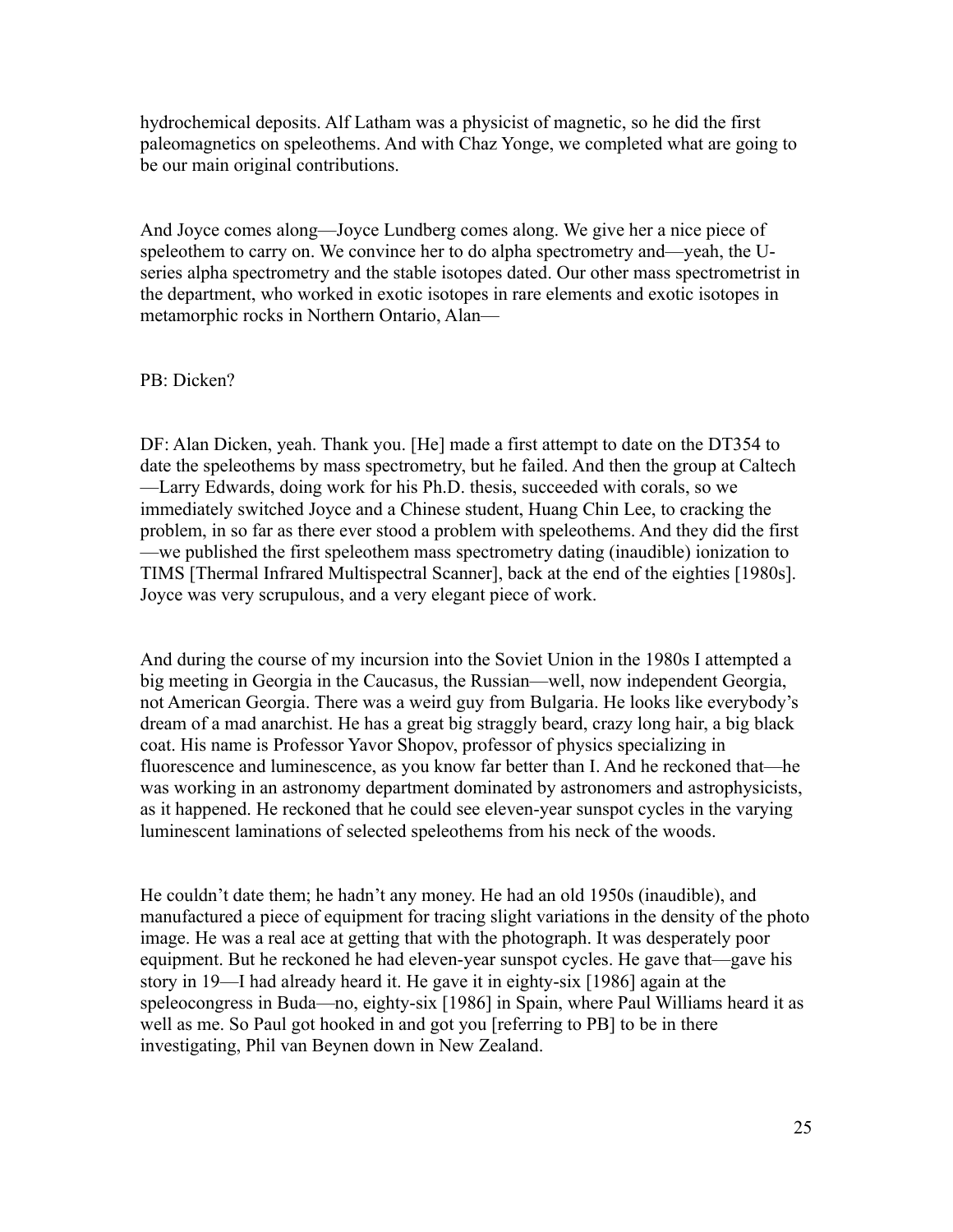Yavor wrote to me to say, during the collapse of communism—his lab, which I suspect was never very well funded, was wrecked. Basically, he was in a holding pattern teaching a few students on fifty or sixty dollars a month. Could I help? So I brought him over to Hamilton in a post-doctoral capacity, supporting him in a post-doctoral capacity for a couple of years. He got decent cameras and other equipment for him to get back into luminescence. Of course he was always too much focused on endlessly finding cycles in speleothems that have not yet been precisely enough dated to know the duration between the two endpoints on his image. And that remains Yavor's problem, I think; he runs before he can walk. He has become, at least, a more cautious scientist. But he was the breakthrough pioneer there who rediscovered, in essence, what Wally Broker found without luminescence

But back in the beginning of the sixties [1960s], talk of the early buzz about Yavor's work in Bulgaria got out into Western Europe, too, and a couple of Belgians, Dominique Genty and his supervisor Yves Quinif, had the very intelligent idea looking at a stalagmite that had formed in a water canal tunnel: they knew when the canal was cut, so it had to be older than it. And they got annual laminations in places where we now expect to find annual laminations. And so that started the independent rush. And (inaudible) started, with a student down in Baker Bristol as well. That started that whole area.

I think—I don't know what Henry said, but Henry and I agreed that [it was] stimulated by this exercise. The two of us are going to have to sit down and agree with one another what our narrative is, you know? (both laugh) Who did what, with what and to whom and when? Because we never did keep tight records. We've just got the papers and surviving notes and theses to tell us in what sequence and how things arose.

But I think in hindsight there are two things. The suspicion that you've got annual laminations you can resolve down to a year, and presumably inside it and down to seasons, speleothems, arising out of Yavor's work. Because Wally Broker's was forgotten; it was lost. He had never followed up on it. And the demonstration that you can get beautiful reproduction, high precision with TIMS dating blows it wide open. And now it's a field that's a bandwagon, isn't it?

PB: Yes. Absolutely.

DF: You guys are into it; New Mexico is into it, four or five others. Boston University is into it. All sorts of places here, the University of Saskatchewan is into it. The University of Quebec-Montréal is now into it, and all over Europe. The Chinese heavily—the Chinese are doing some superb work, I must say.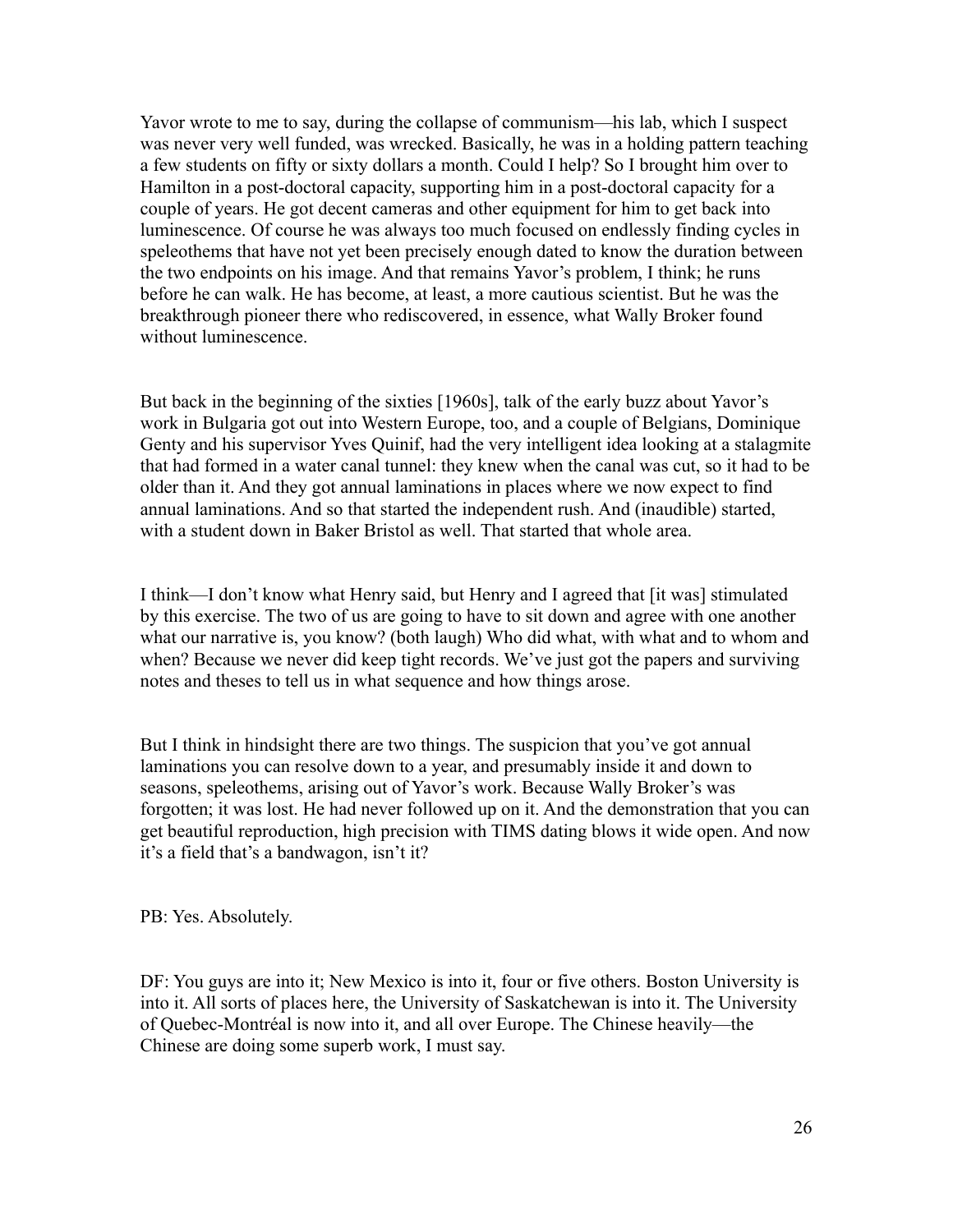PB: Uh-huh.

DF: It's exploding.

PB: It is.

DF: And the next big meeting is in Chongqing in June. I don't think I am going to go, but —<br>—

PB: Of all work you've done, is there anything you feel the most proud of? Is there any, like, one paper or piece of work that you say, "This is my defining work," or "This is the work that I have—"

DF: I don't have a—that's a good question. No, I think there are a handful. It would have to be—the one that's best known is Ford and Ewers—I put Ralph's name on it because he discussed the matter, though he didn't write part of it—on the development of caves in length and depth. Published—it was my third revision. I had published it earlier, but I polished it up in 1978. That's obviously a big one.

An explosion of publications in the *Journal of Hydrology* in the early eighties [1980s] in which I talked about the very short paper "The Effects of Glaciation on Karst in Canada," that illustrated from Newfoundland, from Anticosti Island, from the Bruce peninsula in Ontario, from Winnipeg, from Crowsnest Pass—sweeping across the continent like that. That outpouring, as Will White called it when he asked me for reprints—"Could you send me reprints of your recent outpouring?" (both laugh) That would be a second bunch. So that's the key contribution there.

PB: Uh-huh.

DF: I suppose when it comes to speleothem papers my name is rarely first, quite rightly. I am one of the movers and shakers and thunderers. But the grad students slugging away in the lab are doing the work. (inaudible) So, quite rightly, they go forward.

I did write a paper solo author on using the first—the earliest uranium dates out of Nahanni to date canyons. That's the first use, as far as I am aware of, of uranium dating seriously anywhere in geomorphology. So from that point of view, it's a benchmark paper, I suppose. It's not a particularly good one. I don't necessarily believe it anymore.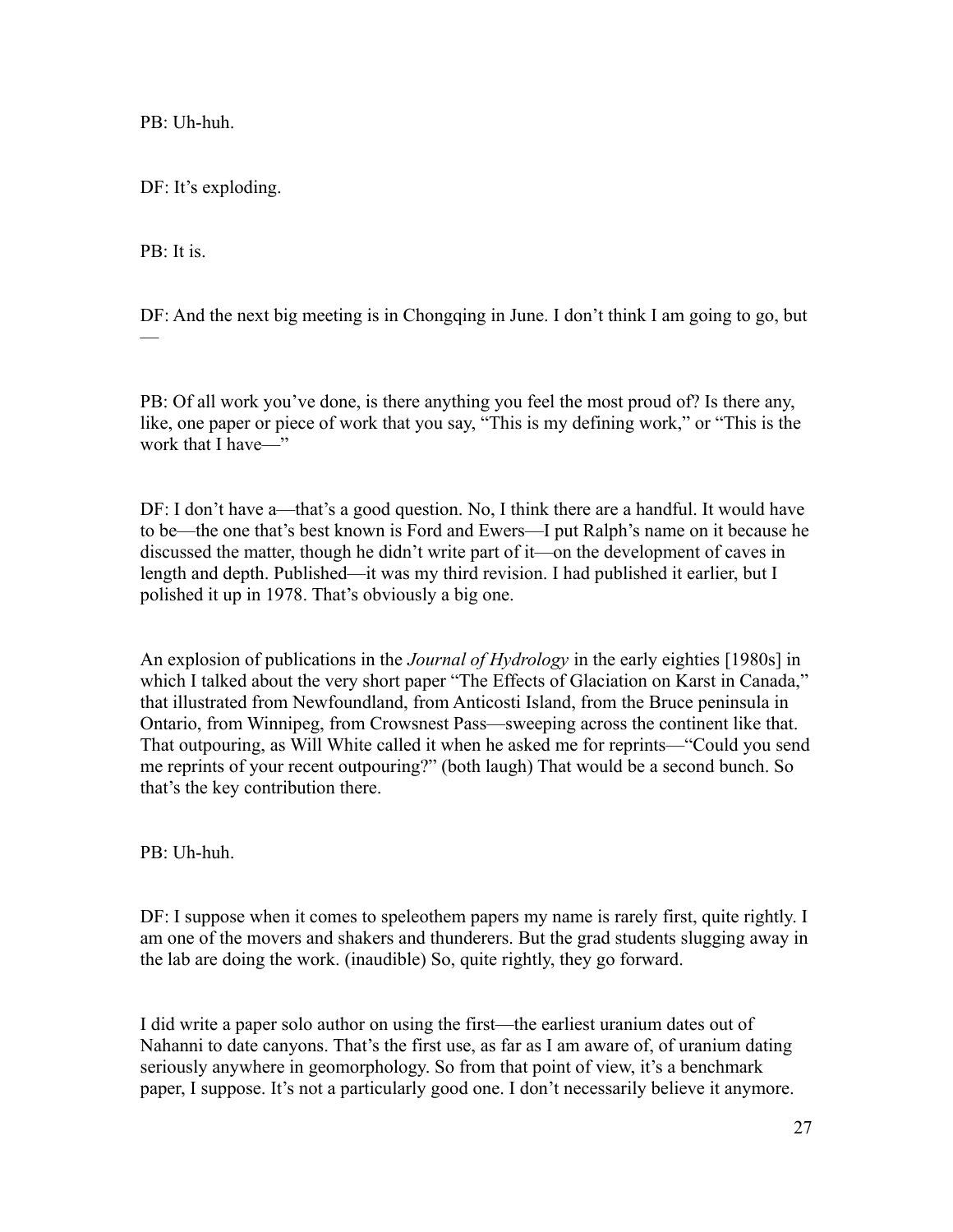But it's there. It's got the germ of the idea. It shows how you can begin to play this game. And I wrote that. I wrote an essay—I have got a number of essays and chapters of books and conference proceedings that don't fit so well. There's a big one in one of the Binghamton symposia in which I ponder how you can interpret stalagmite records going under the sea here and going above there, that would be another important one.

On my sabbatical, seventy-seven [1977]-seventy-eight [1978], I wrote up a review. I put many other people's names on it as well. I took all of the uranium dates we got from the Rockies and tried to figure out—and John Drake's water chemistry work figuring out how particles dissolve in the Rockies. I tried to marry them together in the paper, an article in *Alpine Research* asking the question how old are the Rockies? Not the tectonic structures but the actual shapes you see. That summit over there, at one time it was below a valley floor, wasn't it? How much time has elapsed? The typical relief for the Rockies is 1500 meters between the top of the mountain and the valley. And I tackled that one. That's one I've been proud of.

PB: Are there any—obviously, when you get to, for lack of a better word, a more advanced stage of your career, are there any regrets?

DF: Decrepitude. (both laugh) Well, I regret that I didn't really take a very powerful hand lens or microscope to a stalagmite and see in 1966 that they had what would probably have been annual banding. Alf Latham and I logged a heavy chunk of—you have this pioneering dating, doing magnetic work. To measure the magnetism of a stalagmite, you need a big—you need big cubes, so you go take big samples. So, we're coming down the Rocky Mountains and off of Crowsnest Pass with bloody great big rocks in our sacks. We really were sweating buckets. And we slice up one of these, and it's got some poor laminations in it. But we're only interested in the magnitude. We didn't pay attention to those damn laminations! Oh, how I wish I had done so.

PB: Will White said exactly the same thing. He was looking at these under microscopes, looking at the fluorescence and all the rest, and he never thought about what these laminations were, or actually that they were annual. So—

DF: I suppose one of the points is that pioneers are scattered, and I've certainly been scattered around. Frequently I am—you know, a graduate student comes, and he's got a good record. We accepted that graduate student. Sometime I say, "You're going to do this." But sometimes the student wants to work in a particular geographical area, so we go off and find a good problem there. So you get, particularly perhaps in geography and in types of geology, you get this kind of geographical scattering necessary there for intellectual scattering.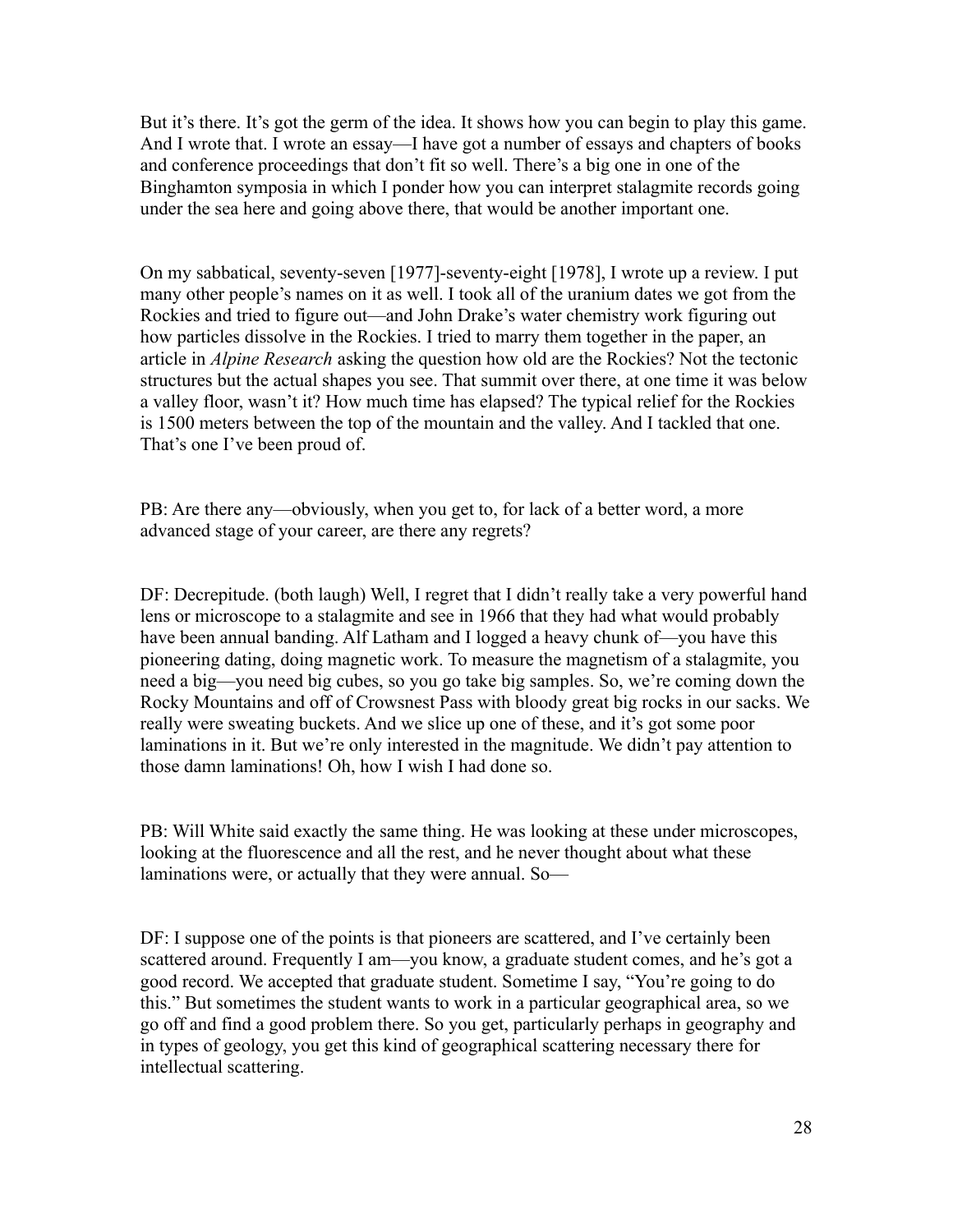PB: One of the things that's really struck me from this conversation is the way you've framed it is through the grad students—

DF: Oh, of course.

PB: —that you've had. And are any of those the most kind of memorable? And like I know from discussions we've had in the past, there are a few that really stand out, not necessarily for their academic aptitude but for their character. Are there any that you would like to just quickly go through?

DF: I wouldn't like to really leave out names. I don't know what you thought of me when you came along to me late on in my career. I'm an old man now, or much older, but [during] the grad years in the sixties [1960s] and the seventies [1970s], we had a farm up in Lancaster, a fifty minute drive from the university. We used to have a meeting once every couple of weeks. I'd bring in a two-four or two two-fours of beer, and we'd sit around and we'd have a damn good seminar, and entirely unstructured. Or one Ph.D. or master's student would be talking about what he or she was up to.

So, I have always liked team. I've always liked to get my people out into the field, and to get them to conferences too, as you know, more so, perhaps, than most supervisors. So because of that, I have always prided myself—I don't know how well—on having exceptionally close relationships with students. I think that began to tail off in the eighties [1980s]. I was getting tired and I'm spread out all over the world by the time you came along, to be honest. So the ones you remember—I guess it's not surprising anymore—are the earlier ones.

PB: Uh-huh.

DF: Mike Goodchild was how Somerset became (inaudible). So going up, there's a 2,000 feet ascent from the camp we were in to the first cave we worked on, Nakimu. The national park wouldn't let us camp at the cave because the grizzly bear problem was considerable. So, we had to go up every day. So we'd race each other up this old cart track.

PB: (laughs)

DF: Mike and I get on very well together. Obviously he's a star. Then there's the much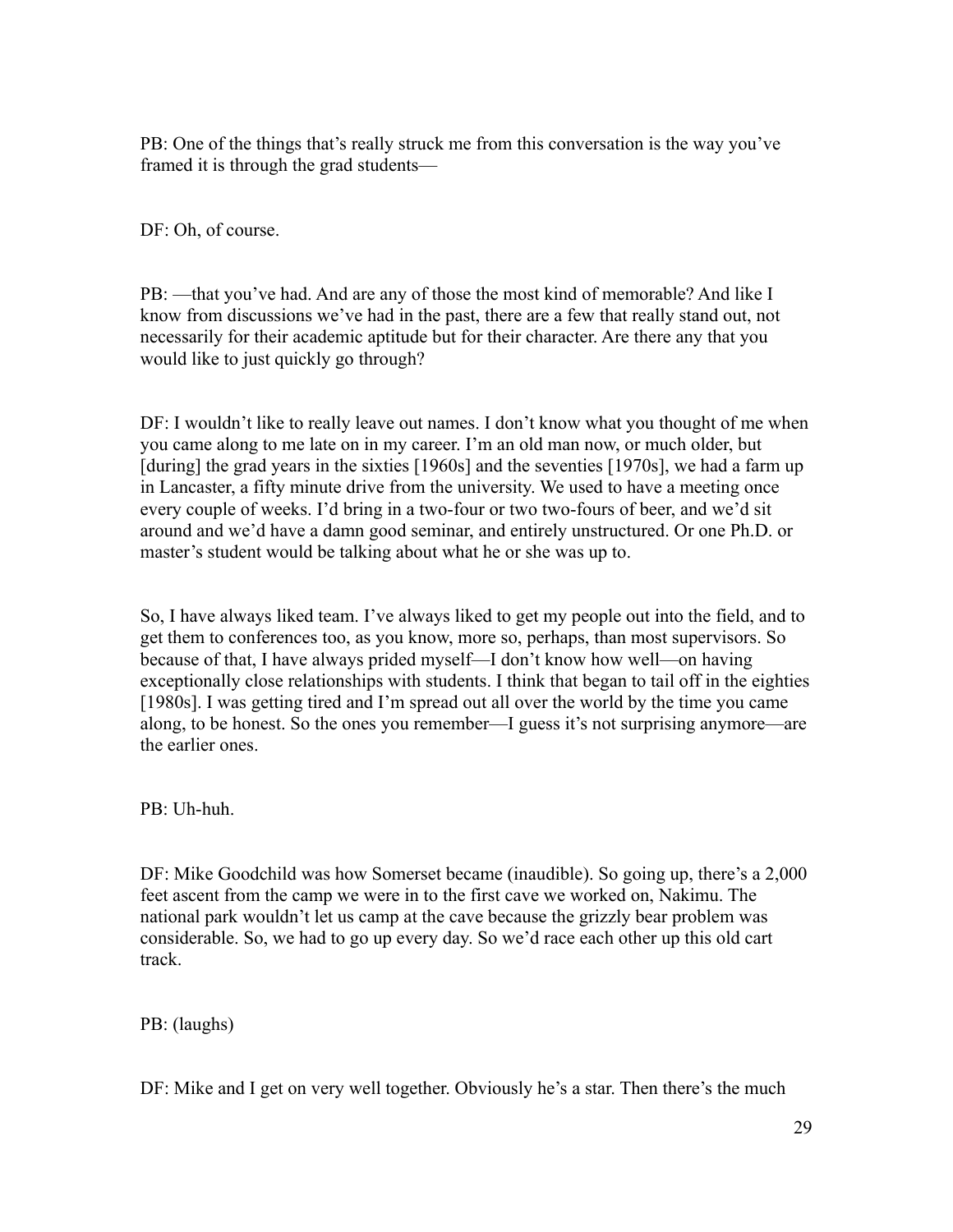quieter, rather overall best in the beginning is Charlie Brown. To sum up his early personality when we were working together, sweet it is, but he was clever. He had a real flair for thinking of infinities, thinking outside of the box. Unfortunately, he's lost his job to alcoholism, one of the problems of academics amongst many, many other professions, right?

Another man who you didn't know in the early years was Tom Wolfe, who did a lovely thesis—never published it properly—on sediments in West Virginia caves. He was [a] dead-keen West Virginia caver. Born and raised in Pennsylvania, he went to the University of Pittsburgh for his master's thesis, and there he met an Oxford graduate, Jackie Welch, Jacqueline Welch, who was studying also geography at the University of Pittsburgh. They became husband and wife and had two boys.

Tom came up to me for a Ph.D. He was ebullient, vigorous, very different. He dressed in gorgeous raiment. He was a fabulous cook and a great party host. I gave—Margaret and I gave big parties, and he would be the life and soul of the party. Jackie was pretty good, too. He never got a really solid job around. Jackie became a professor in geography at Guelph, was very successful. After seventeen years of marriage, Tom declared himself really a homosexual. He came out of the closet, a very, very courageous thing to do in those days. The marriage broke up, of course, but not with acrimony. He used to ring me up occasionally thereafter when he was a bit sauced and talk about the old times and ask me for advice on his love life. (both laugh) I am the last person. He was really very, very attractive.

Let me run through them, just through the major names with the Ph.D.s. Peter Thompson, steady, stable, passionately devoted to climbing mountains [and] skiing. Goes out when he got his Ph.D. from us and does a post-doc in stable isotopes trying to look at oxygen and carbon, particularly oxygen in tree rings at the University of Edmonton. Of course, he goes climbing in the Rockies every summer. Then, he eventually gets thoroughly pissed off with running mass spectrometers, and invents *Canadian International Caver Magazine*, which went bankrupt when he was sued for libeling a notable British caver, or publishing something by a notable British caver who libeled somebody who liked to think he was a notable British caver.

PB: (laughs)

DF: That was more like it. But then Pete developed—invented a magazine called *Explorer*, which did very well until he sold up a few years ago. So he had become a magazine publisher.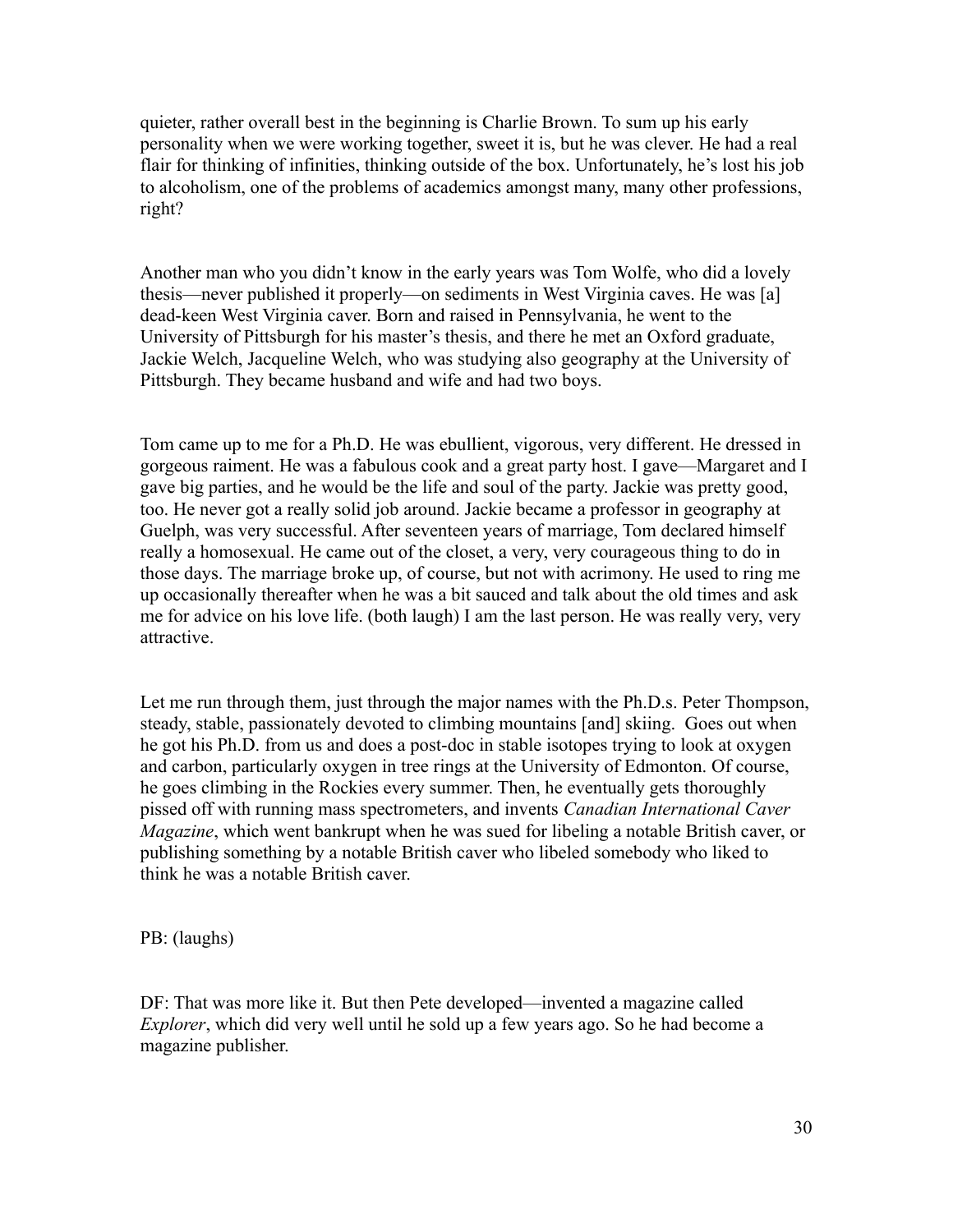One of my field assistants is Mike Shorecroft, a brilliant linguist who goes down to help Johnny Fish down in Mexico and picks up Spanish. And he is now an antiquarian apparently, the biggest antiquarian bookseller in Guatemala, which is not the kind of profession you read about when learning programs in the university. Mike was good, with lovely Lucinda there.

Russ Harmon: very driven, hard working. He has become quite eminent in his fields. He was a (inaudible), very solid. His marriage broke up for the reason that marriages often do. He came over with an English wife. She couldn't get a job in Canada to her liking. The Canadians wouldn't recognize her qualifications. She wouldn't recognize the Canadians. That broke up, and he married a lovely Dutch girl who was doing a Ph.D. in hydrology and engineering, civil engineering at Mac, and they became very successful. She is still employed by the Atomic Energy of Canada Limited. He has been unemployed from them; he has been consulting for many years because of the shutdown of the uranium part.

Mel has been good around here. Alf Latham, in his sold way, has just written a novel. He's about to retire as a professor at the University of Liverpool. He's gone into writing novels again. He's asked my wife when we were in England, a very skilled editor, for her opinion. She said one of the stories, one of the components, is not bad at all. So maybe something will publish there. Who knows?

Uh, Joyce, our lovely flaxen-haired, or dark-haired—raven-haired, I should say, when her hair was its natural color. Our Irish colleague was good fun and, I thought, a very hard worker. I'm running down the list. I am coming towards you now, so-

PB: Well, I was thinking more about people like Craig Malis, some of your other students who were interesting characters.

DF: Yes. People are always fascinating, and a guy like me who's focused on landforms and landscapes really doesn't appreciate too much. I didn't realize that Charlie Brown's broken up with his first fiancée, apparently. Now, this was thirty or forty years ago, and I was making wholly inappropriate remarks to the two of them at parties and things like that.

Yeah, Agnes Pluhar, a very, very self-centered and obstreperous Hungarian. She came out of Hungary—she's my age. She came out at the time of the Hungarian Revolution in fifty-six [1956] and into the displaced persons camps, and then eventually wound up in Canada. Came along as a—hired as a technician or got a job as a technician in a geology department, declared her intention of wanting to do a master's degree as a geology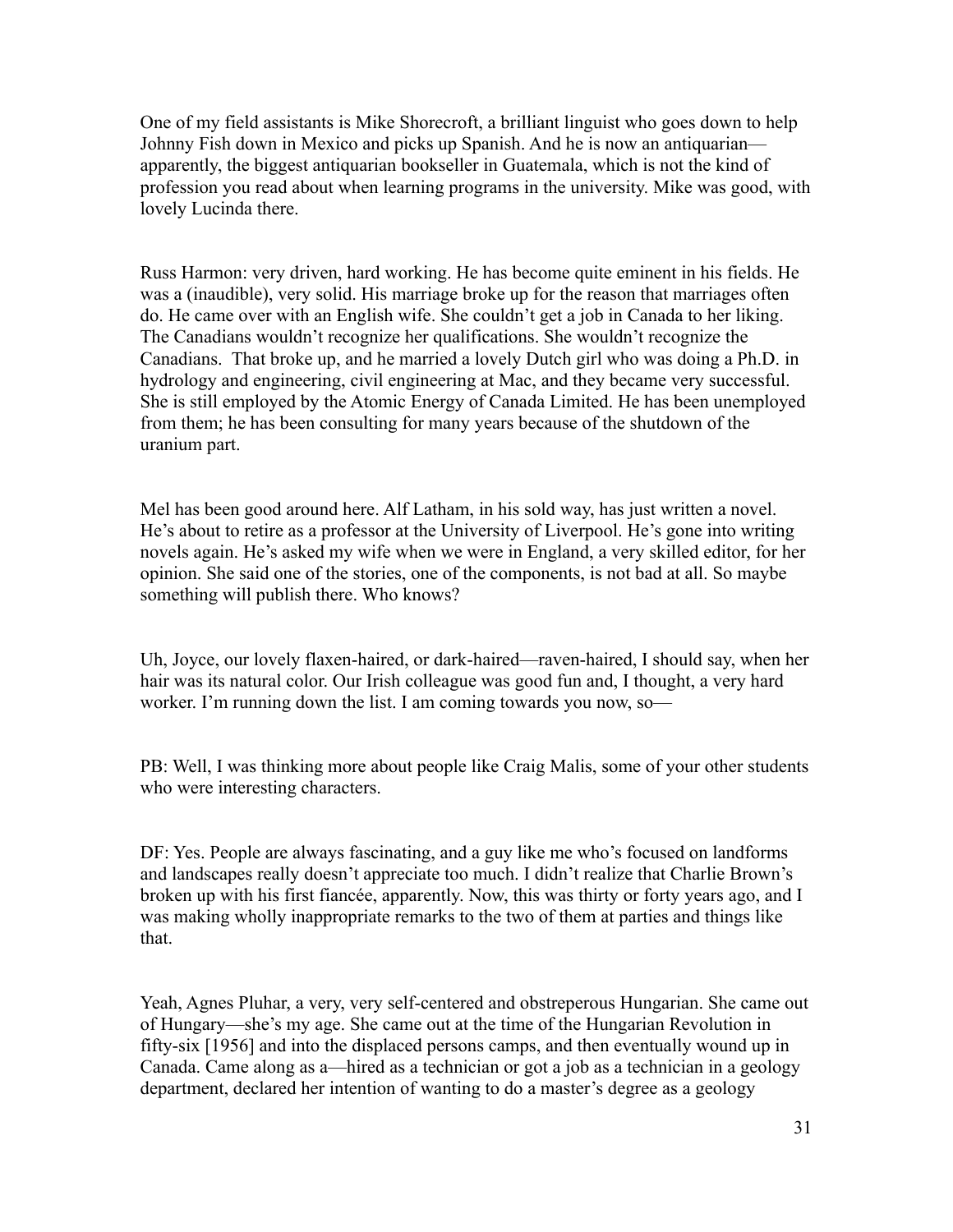student. She wanted a supervisor, so she was waiting for me when I came back from Los Angeles in 1984. I put Agnes onto working the first serious attempt, other than what Paul had done in Ireland, on trying to figure out what was happening on limestone (inaudible). Sorry, I take that back, Marjorie was also working on that at the same time.

She was—Agnes did very nice work on the dolomite plains around Hamilton, Ontario. But she was so difficult to work with. Most of the grads I got along with easily, but Agnes was just hard. I can't—I won't tell you too many things, because I might get sued for slander. (laughs) She was one of the difficult ones.

Coming down to the many graduate students, John Glew built the bloody ray machine and did the—really, with hindsight, he put plenty of imagination into it, although it was originally my idea. The work was exquisite, technically exquisite. That was great fun.

Craig is a nice, sweet gentle soul, lacking—–Craig managed a master's thesis on coastal karst in Newfoundland, where the coastal karst—I was there again with my wife in May this year—is wonderful. Very cold seas, the coldest seas we've ever studied from the point of view of how are seawater marine animals—how are they going to react on a soluble medium rooted on a soluble medium. He really wanted to study sand and sand dunes with Brian McCann, but Brian, who was chair of the geography department at that time, didn't want him. We'll each jump if we want somebody. If we've got somebody from Winnipeg who wants to study a saltwater coast, Brian isn't available to—Brian McCann was a great sand, beach and sand dune barrier beaches (inaudible) man, and my close friend and colleague for many years.

So Craig gets put to me, and he worked away. And he was a passionate sports fan. We'd decide—we had just began getting interested into baseball then. The Blue Jays, the Toronto team, were just beginning to—well, they were on their way to what was ultimately going to be two consecutive winnings of the World Series. So you can say that Craig gave me my basic instructions in the finer points of baseball as we drove around and picked his research sites on the west coast of Newfoundland.

PB: Yeah.

DF: Uh—

PB: Steve Worthington, obviously, was a person who was very into, like you said, a breadth of things such as, you know, groundwater hydrology but also the speleothems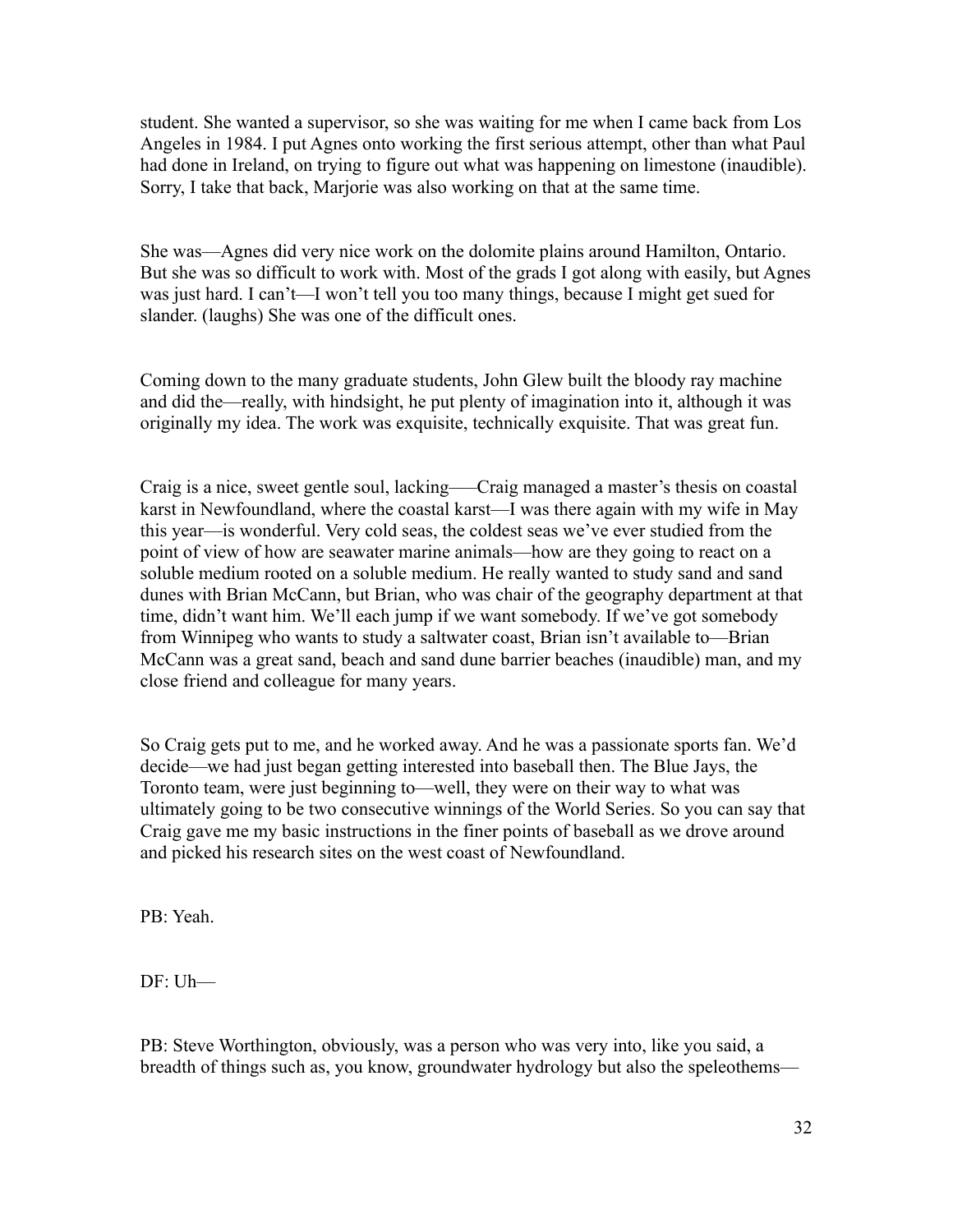DF: He was, yes. Steve came over in the early eighties [1980s]. He did a master's thesis that he's never properly published on Friar's Hole—the Friar's Hole Complex System is a very, very interesting, significant cave down in West Virginia—and then did his Ph.D. on Crowsnest Pass. He really wrote two theses. One was on the hydrogeology of Crowsnest Pass based on hydrochemistry, based on dye tracing and quantitative measurements of the water coming out—uh, chemistry. And the lady who became his wife started a master's thesis on the stalagmites there, but never finished it.

But he also wrote—he read deeply, did Steve. He also wrote a thesis trying to overthrow Derek Ford's hypothesis of four states of cave development in the dimensions of length and depth. He had an idea that came—the deeper the water goes, the warmer it is going to be, therefore its viscosity is lower, therefore it will flow faster. And so he reinvented, really, you could say, with much more sophistication, William Morris Davis's deep phreatic hypothesis and got some data. I have never given it perhaps the due that it you've got me there—the credit it should have. I don't believe it. I think I have sorted out the question of why caves are where they in those two particular dimensions sufficiently for my limited imagination. If the structure's right, yes, it will go deeper. If it ain't right, you ain't going to go deeper. And the hydrologic orientation. Steve and I sort of politely continued to disagree on that.

Steve married, and his wife Jane is the very, very dynamic daughter of the mayor of a big local town, Burlington City, a politician. They had two children. The marriage has broken up long since, but because of Jane's attachment to the region for political reasons, Steve had to stay there. He didn't vigorously seek a professorial job elsewhere. He was also slow to finish off that Ph.D. thesis, because like I said, he was writing two theses at the same time, supporting himself by consulting. What, of course, has happened since then is that he and I have done a great deal of joint consulting, and it is very enjoyable. We work together very well. I can never persuade him to do anything he doesn't want to do. (both laugh) He's a stubborn bugger, to put it mildly. But then, I suppose he could say the same of me. (laughs)

PB: In the last few minutes, 'cause we're wrapping this up, what do you—just very succinctly, what do you see are the major challenges in the future for karst research?

DF: One of the major challenges, clearly, is to persuade the ordinary run-of-the-mill hydrogeologist to believe in it.

PB: Uh-huh.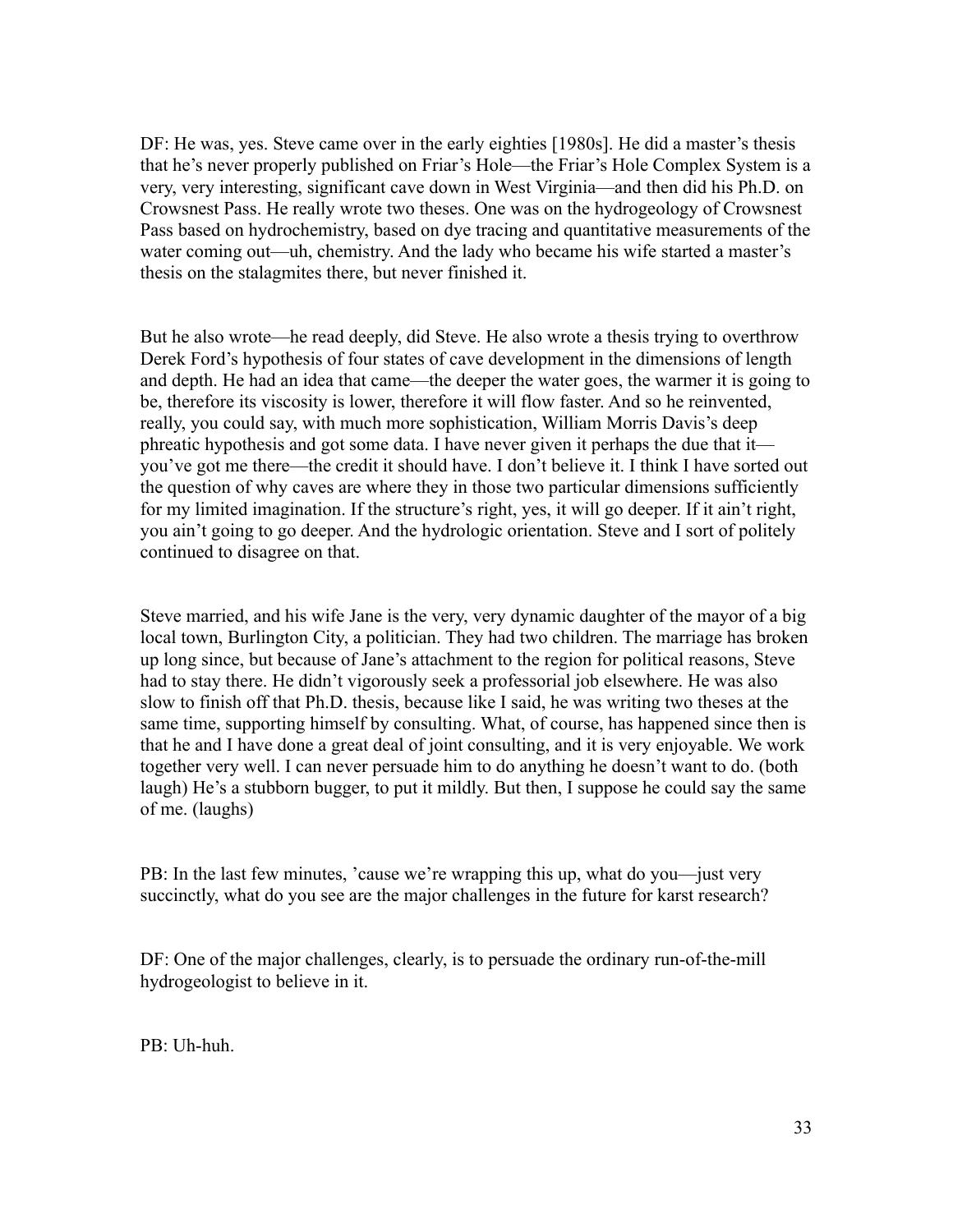DF: In my opinion, at the very least hundreds of millions, if not billions of dollars, of work are thrown away each year on wasted modeling, wasted drilling of cores where you don't need to, in karst areas. Will White once said it very nicely, "You take a typical hydrogeologist; give him a karst base and \$100,000. He says, 'Great! I can drill a hundred wells. Okay."" The short answer is, "Bollocks. Find out where the springs are. Monitor them tightly, then decide where you're going to put the dye traces in and then, and only then, decide if you need any wells to augment the information."

The big job now is going to be to tie together conventional hydrogeology, marry it to karst, to caves, to speleogenesis, to understanding a meteoric water cave and some of the others later, so that we have much improved predicative power. And that means, I'm afraid, educating the great unwashed, the standard hydrogeologist who reads Dominique and Schwartz. That's Frank Schwartz, another Canadian, not—Freise and Carey, two more Canadians from just up the road from me in Waterloo.

The one thing that's being done these days is superb, and Ed Sudicky has taken a serious interest in the karst problem. His student Bill Annable got his Ph.D.; I was on the supervisory committee and Martin Sauter was the external. He's now in civil engineering at Waterloo, and I hope that he'll carry it along further. But really the modeling—the modeling has moved more to Europe with Wolfgang Dreybrodt's team. I heard the USGS [United States Geological Survey] has finally and seriously got into trying to adapt mudflow, their great program to put realistic karst models into it. They've not yet succeeded, I think. But they are hot in pursuit of this and that. Steve Worthington played a very valuable role with Gary Shingle advising Dan on the work on the Edwards Aquifer and getting in with the USGS people arising from that. That is clearly a preeminent area.

And getting that information out to other and learning as well from others. Preeminently leading are the Chinese. They know a lot, they do a lot. They still look to us for equations and models that are going to solve their problems, but they have solved a great many problems by slugging away, doing the kind of intensive fieldwork that typically hydrogeologists do not do. Karst people do intensive fieldwork. Going into a cave and crawling around in it is intensive work, right?

PB: (laughs)

DF: So you're used to working hard from the start. That's one. Another area is clearly the one that Sasha Klimchouk has blown up is the role of hypogene in speleogenesis, the many roles of hypogene in speleogenesis. There's a lot more still to be done on that. But I think, preeminently stimulated by Sasha, a lot of advances have been made in the last twenty years.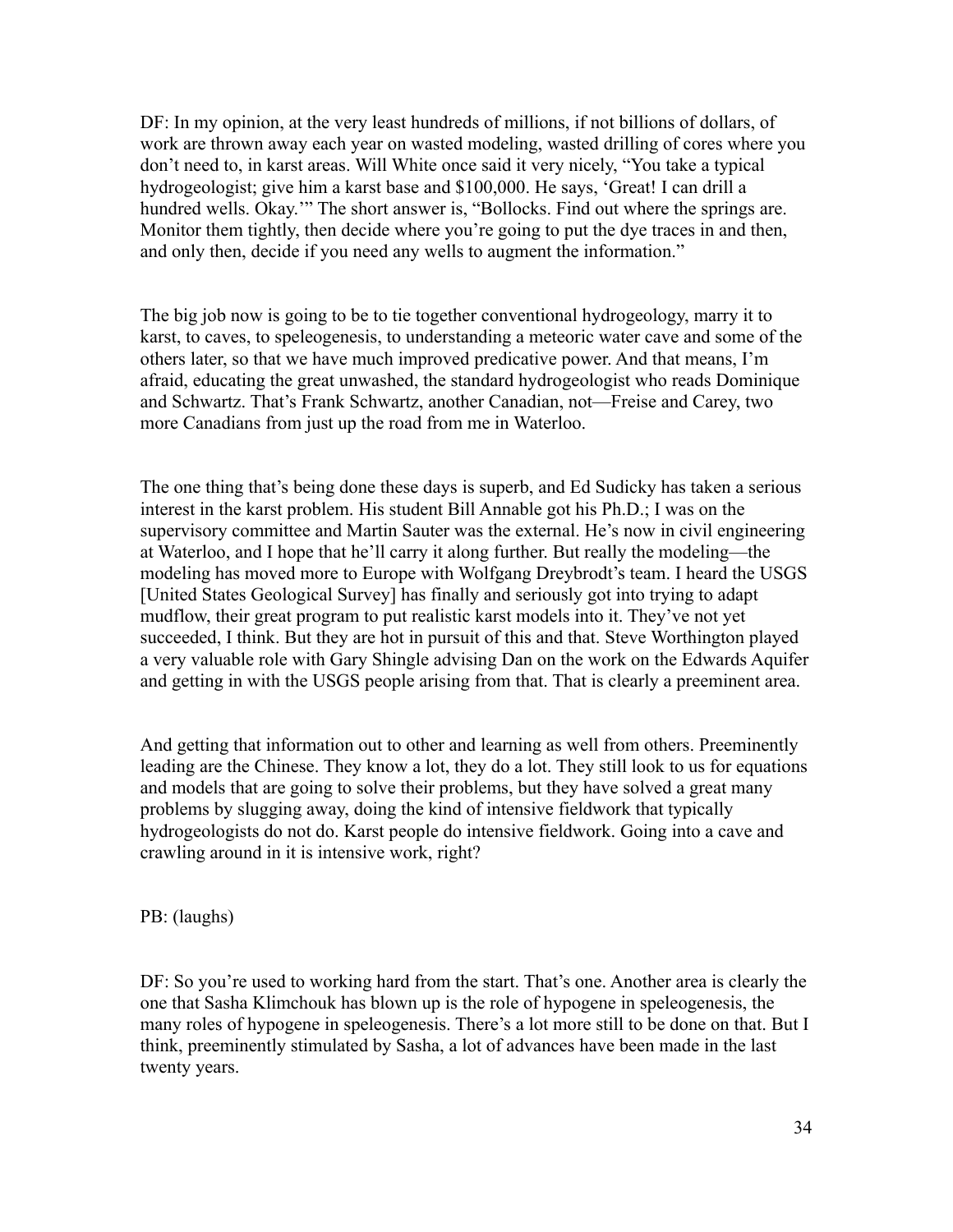Henry would have said as much as anyone needs about the future of speleothem studies. There's a lot more to be done, I think, with the trace elements and ever-higher resolution and looking at the laminations. Clearly you pioneered—did excellent work with the (inaudible). That's fascinating. The role of biogeochemistry and biofilm—revolting crap on cave walls, if you want to call it that—or weathering them—that is another interesting area, one that fascinates us in this.

Clearly, a very important question is what is paleokarst? To what extent are great gas and oil accumulations trapped in paleokarst? Or is it really paleokarst? Is the damn thing evolving? Are the cavities enlarging or clogging, and filling and diverting the flow as the oil matures or the gas field expands or contracts, as the case may be? What causes that?

The whole nature of paleokarst is an area that only late in her life, talking of Marjorie Sweeting, saying, "This one fascinates me. I wish I had paid more attention to it." And I have to say the same thing. I've been crawling around in caves; I've seen fabulous, crazy paleokarst sections inside the depositing limestone. I've just tried to figure out their effect on the orientation and structure, the morphology of the existing cave I'm studying, rather than studying them in their own right. What the hell happened to create that back in the Mississippian or whenever, you see, or the Lower Carboniferous, if you like.

Paleokarst is a very rich area. The paleokarst that I know of in Florida—a lot of work has been done—are interesting. They are comparatively simple. There are some very rich ones, particularly when you get into Protozoic and Archean rocks, very, very interesting stuff to be looked at there.

Does that sound okay?

PB: That sounds fine.

DF: That's more than enough to be getting a grip on, and obviously speleothems and cave sediments generally are (inaudible) I see of using magnetic susceptibility on sediments. Pavel Bosak's team doing the paleomagnetics and magnetic susceptibility of classic sedimentary fills. In Slovenia you've got (inaudible) clastic rocks over thrust on the limestone, so they dump all this crap on—they erode quickly, dump all the crap into the cave, fill them up and flush them out again in the interglacials, fill them in the glacials. You've got six or seven cycles like that in parts of Postojna. That is a whole area that merits being investigated.